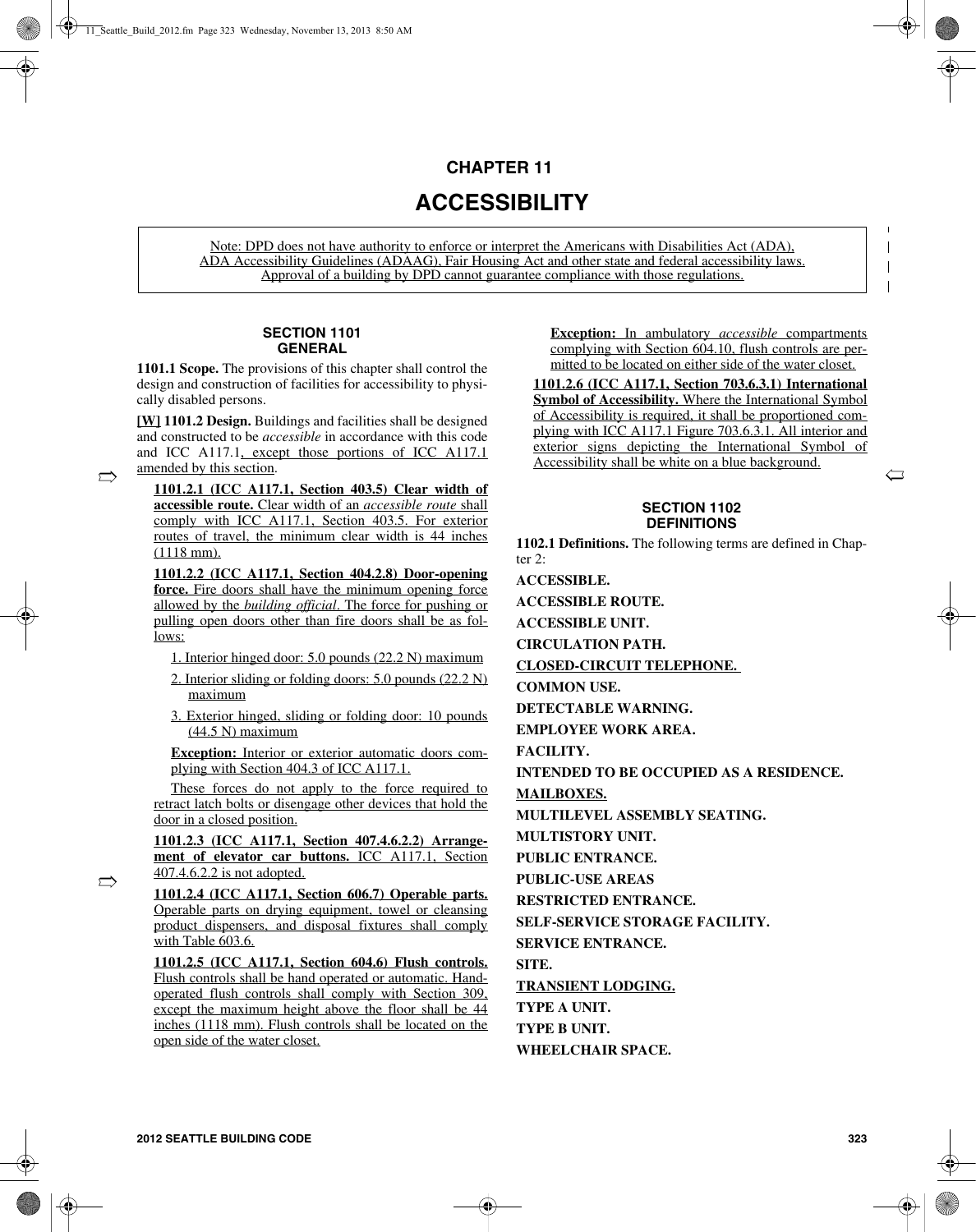## **SECTION 1103 SCOPING REQUIREMENTS**

**1103.1 Where required.** *Sites*, buildings, *structures*, *facilities*, elements and spaces, temporary or permanent, shall be *accessible* to persons with physical disabilities.

**1103.2 General exceptions.** *Sites*, buildings, *structures*, *facilities*, elements and spaces shall be exempt from this chapter to the extent specified in this section.

**1103.2.1 Specific requirements.** *Accessibility* is not required in buildings and *facilities*, or portions thereof, to the extent permitted by Sections 1104 through 1110.

**1103.2.2 Existing buildings.** Existing buildings shall comply with ((Section 3411)) the *International Existing Building Code*.

**1103.2.3 Employee work areas.** Spaces and elements within employee work areas shall only be required to comply with Sections 907.5.2.3.2, 1007 and 1104.3.1 and shall be designed and constructed so that individuals with disabilities can approach, enter and exit the work area. Work areas, or portions of work areas, that are less than 300 square feet  $(30 \text{ m}^2)$  in area and located 7 inches  $(178 \text{ mm})$ or more above or below the ground or finish floor where the change in elevation is essential to the function of the space shall be exempt from all requirements.

**1103.2.4 Detached dwellings.** Detached one- and twofamily *dwellings* and accessory structures, and their associated *sites* and facilities, are not required to be *accessible*.

**1103.2.5 Utility buildings.** Occupancies in Group U are exempt from the requirements of this chapter other than the following:

- 1. In agricultural buildings, access is required to paved work areas and areas open to the general public.
- 2. Private garages or carports that contain required *accessible* parking.

**1103.2.6 Construction sites.** Structures, *sites* and equipment directly associated with the actual processes of construction including, but not limited to, scaffolding, bridging, materials hoists, materials storage or construction trailers are not required to be *accessible*.

**1103.2.7 Raised areas.** Raised areas used primarily for purposes of security, life safety or fire safety including, but not limited to, observation galleries, prison guard towers, fire towers or lifeguard stands, are not required to be *accessible* or to be served by an *accessible route*.

**1103.2.8 Limited access spaces.** Nonoccupiable spaces accessed only by ladders, catwalks, crawl spaces, freight elevators or very narrow passageways are not required to be *accessible*.

**1103.2.9 Equipment spaces.** Spaces frequented only by personnel for maintenance, repair or monitoring of equipment are not required to be *accessible*. Such spaces include, but are not limited to, elevator pits, elevator *penthouses*, mechanical, electrical or communications equipment rooms, piping or equipment catwalks, water or sewage treatment pump rooms and stations, electric substations and transformer vaults, and highway and tunnel utility facilities.

**1103.2.10 Single-occupant structures.** Single-occupant structures accessed only by passageways below grade or elevated above grade including, but not limited to, toll booths that are accessed only by underground tunnels, are not required to be *accessible*.

**1103.2.11 Residential Group R-1.** Buildings of Group R-1 containing not more than five *sleeping unit*s for rent or hire that are also occupied as the residence of the proprietor are not required to be *accessible*.

**1103.2.12 Day care facilities.** Where a day care facility is part of a *dwelling unit*, only the portion of the structure utilized for the day care facility is required to be *accessible*.

**1103.2.13 Live/work units.** In live/work units constructed in accordance with Section 419, the portion of the unit utilized for nonresidential use is required to be *accessible*. The residential portion of the live/work unit is required to be evaluated separately in accordance with Sections 1107.6.2 and 1107.7.

**1103.2.14 Detention and correctional facilities.** In detention and correctional facilities, *common use* areas that are used only by inmates or detainees and security personnel, and that do not serve holding cells or housing cells required to be *accessible*, are not required to be *accessible* or to be served by an *accessible route*.

**1103.2.15 Walk-in coolers and freezers.** Walk-in coolers and freezers intended for employee use only are not required to be *accessible*.

## **SECTION 1104 ACCESSIBLE ROUTE**

**1104.1 Site arrival points.** *Accessible routes* within the *site* shall be provided from public transportation stops; *accessible* parking; *accessible* passenger loading zones; and public streets or sidewalks to the *accessible* building entrance served.

**Exception:** Other than in buildings or facilities containing or serving *Type B units*, an *accessible route* shall not be required between *site* arrival points and the building or facility entrance if the only means of access between them is a vehicular way not providing for pedestrian access.

**1104.2 Within a site.** At least one *accessible route* shall connect *accessible* buildings, *accessible* facilities, *accessible* elements and *accessible* spaces that are on the same *site*.

**Exception:** An *accessible route* is not required between *accessible* buildings, *accessible* facilities, *accessible* elements and *accessible* spaces that have, as the only means of access between them, a vehicular way not providing for pedestrian access.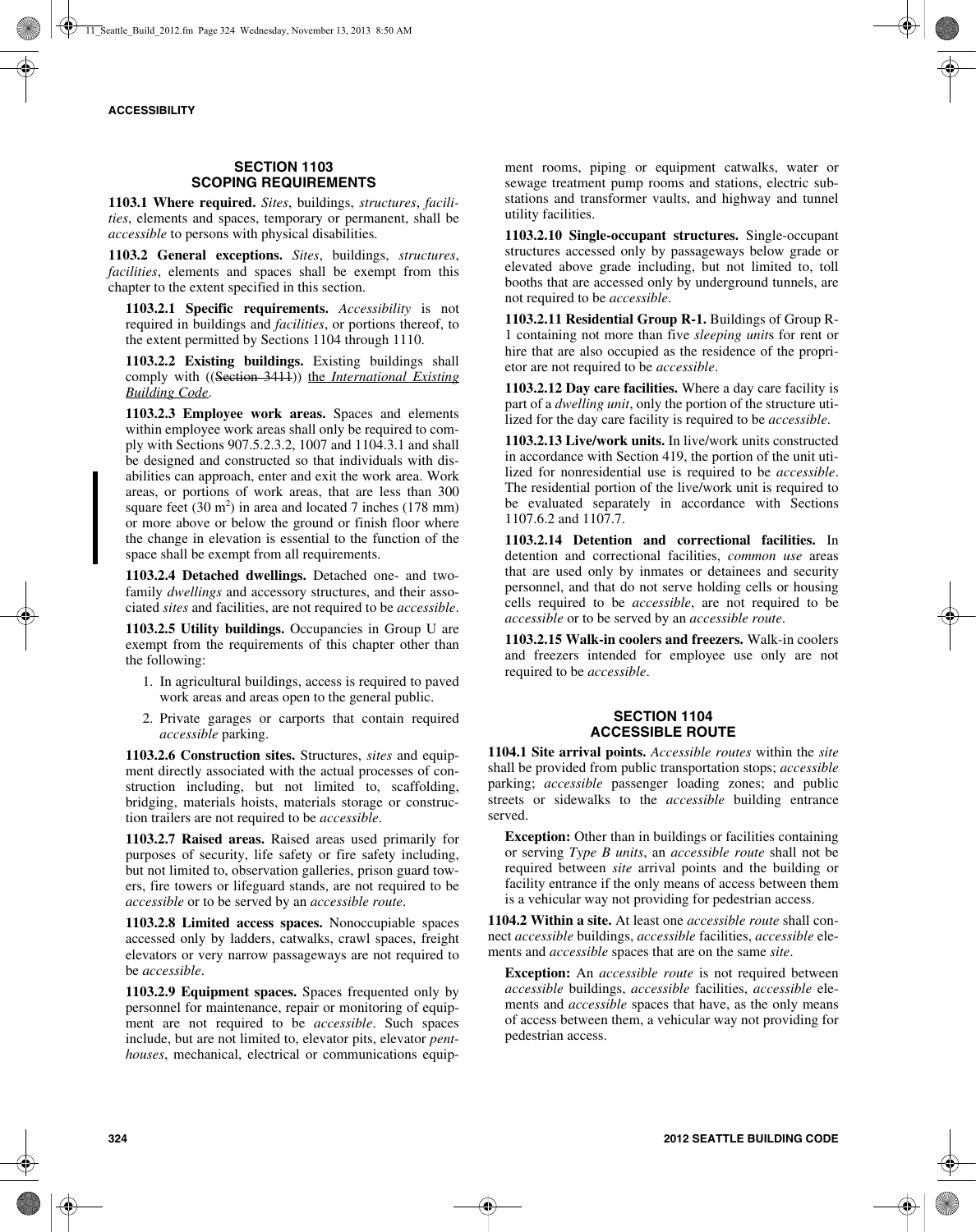**1104.3 Connected spaces.** When a building or portion of a building is required to be *accessible*, an *accessible route* shall be provided to each portion of the building, to *accessible* building entrances connecting *accessible pedestrian walkways* and the *public way*.

#### **Exceptions:**

- 1. In a building, room or space used for assembly purposes with *fixed seating*, an *accessible route* shall not be required to serve levels where *wheelchair spaces* are not provided.
- 2. In Group I-2 facilities, doors to *sleeping unit*s shall be exempted from the requirements for maneuvering clearance at the room side provided the door is a minimum of 44 inches (1118 mm) in width.

**1104.3.1 Employee work areas.** *Common use circulation paths* within *employee work areas* shall be *accessible routes*.

#### **Exceptions:**

- 1. *Common use circulation paths*, located within *employee work areas* that are less than 1,000 square feet  $(93 \text{ m}^2)$  in size and defined by permanently installed partitions, counters, casework or furnishings, shall not be required to be *accessible routes*.
- 2. *Common use circulation paths*, located within *employee work areas*, that are an integral component of equipment, shall not be required to be *accessible routes*.
- 3. *Common use circulation paths*, located within exterior *employee work areas* that are fully exposed to the weather, shall not be required to be *accessible routes*.

**1104.3.2 Press boxes.** Press boxes in a building, room or space used for assembly purposes shall be on an *accessible route*.

#### **Exceptions:**

- 1. An *accessible route* shall not be required to press boxes in *bleachers* that have points of entry at only one level, provided that the aggregate area of all press boxes is 500 square feet  $(46 \text{ m}^2)$  maximum.
- 2. An *accessible route* shall not be required to freestanding press boxes that are elevated above grade 12 feet (3660 mm) minimum provided that the aggregate area of all press boxes is 500 square feet  $(46 \text{ m}^2)$  maximum.

**1104.4 Multilevel buildings and facilities.** At least one *accessible route* shall connect each *accessible* level, including *mezzanines*, in multilevel buildings and facilities.

#### **Exceptions:**

1. An *accessible route* is not required to stories and *mezzanines* that have an aggregate area of not more than 3,000 square feet  $(278.7 \text{ m}^2)$  and are located above and below *accessible* levels. This exception shall not apply to:

- 1.1. Multiple tenant facilities of Group M occupancies containing five or more tenant spaces;
- 1.2. Levels containing offices of health care providers (Group B or I); or
- 1.3. Passenger transportation facilities and airports (Group A-3 or B).
- 2. Levels that do not contain *accessible* elements or other spaces as determined by Section 1107 or 1108 are not required to be served by an *accessible route* from an *accessible* level.
- 3. In air traffic control towers, an *accessible route* is not required to serve the cab and the floor immediately below the cab.
- 4. Where a two-story building or facility has one *story* with an *occupant load* of five or fewer persons that does not contain *public use* space, that *story* shall not be required to be connected by an *accessible route* to the *story* above or below.
- 5. Vertical access to elevated employee work stations within a courtroom is not required at the time of initial construction, provided a *ramp*, lift or elevator can be installed without requiring reconfiguration or extension of the courtroom or extension of the electrical system.

**1104.5 Location.** *Accessible routes* shall coincide with or be located in the same area as a general *circulation path*. Where the *circulation path* is interior, the *accessible route* shall also be interior. Where only one *accessible route* is provided, the *accessible route* shall not pass through kitchens, storage rooms, restrooms, closets or similar spaces.

#### **Exceptions:**

- 1. *Accessible routes* from parking garages contained within and serving *Type B units* are not required to be interior.
- 2. A single *accessible route* is permitted to pass through a kitchen or storage room in an *Accessible unit*, *Type A unit* or *Type B unit*.

**1104.6 Security barriers.** Security barriers including, but not limited to, security bollards and security check points shall not obstruct a required *accessible route* or *accessible means of egress*.

**Exception:** Where security barriers incorporate elements that cannot comply with these requirements, such as certain metal detectors, fluoroscopes or other similar devices, the *accessible route* shall be permitted to be provided adjacent to security screening devices. The *accessible route* shall permit persons with disabilities passing around security barriers to maintain visual contact with their personal items to the same extent provided others passing through the security barrier.

**1104.7 Raised platforms.** In banquet rooms or spaces where a head table or speaker's lectern is located on a raised platform, an *accessible route* shall be provided to the platform.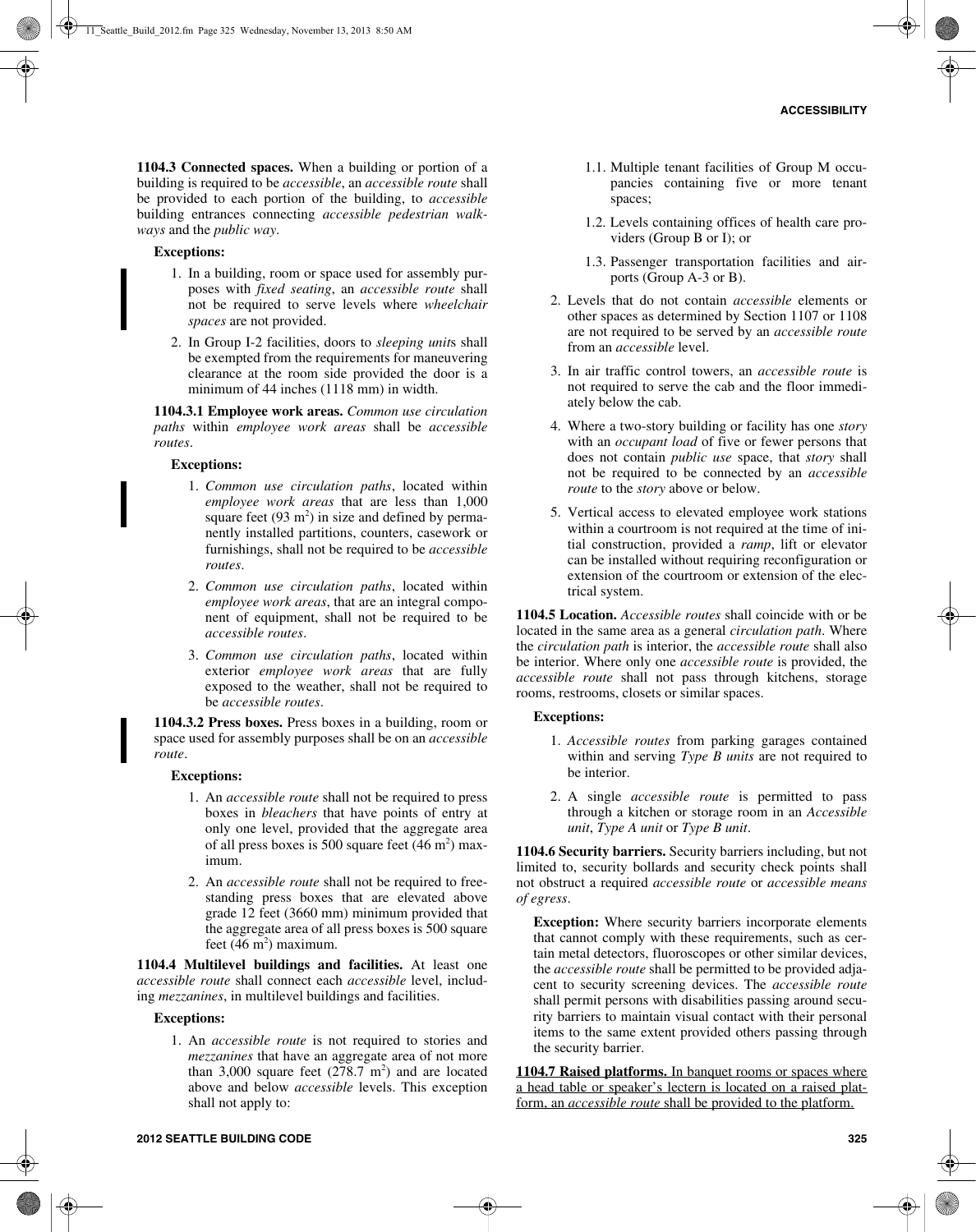## **SECTION 1105 ACCESSIBLE ENTRANCES**

**1105.1 Public entrances.** In addition to *accessible* entrances required by Sections 1105.1.1 through 1105.1.6, at least 60 percent of all *public entrances* shall be *accessible*.

#### **Exceptions:**

- 1. An *accessible* entrance is not required to areas not required to be *accessible*.
- 2. Loading and *service entrances* that are not the only entrance to a tenant space.

**1105.1.1 Parking garage entrances.** Where provided, direct access for pedestrians from parking structures to buildings or facility entrances shall be *accessible*.

**1105.1.2 Entrances from tunnels or elevated walkways.** Where direct access is provided for pedestrians from a pedestrian tunnel or elevated walkway to a building or facility, at least one entrance to the building or facility from each tunnel or walkway shall be *accessible*.

**1105.1.3 Restricted entrances.** Where *restricted entrances* are provided to a building or facility, at least one *restricted entrance* to the building or facility shall be *accessible*.

**1105.1.4 Entrances for inmates or detainees.** Where entrances used only by inmates or detainees and security personnel are provided at judicial facilities, detention facilities or correctional facilities, at least one such entrance shall be *accessible*.

**1105.1.5 Service entrances.** If a *service entrance* is the only entrance to a building or a tenant space in a facility, that entrance shall be *accessible*.

**1105.1.6 Tenant spaces, dwelling units and sleeping units.** At least one *accessible* entrance shall be provided to each tenant, *dwelling unit* and *sleeping unit* in a facility.

#### **Exceptions:**

- 1. An *accessible* entrance is not required to tenants that are not required to be *accessible*.
- 2. An *accessible* entrance is not required to *dwelling units* and *sleeping unit*s that are not required to be *Accessible units*, *Type A units* or *Type B units*.

## **SECTION 1106 PARKING AND PASSENGER LOADING FACILITIES**

**1106.1 Required.** Where parking is provided, *accessible* parking spaces shall be provided in compliance with Table 1106.1, except as required by Sections 1106.2 through 1106.4. Where more than one parking facility is provided on a *site*, the number of parking spaces required to be *accessible* shall be calculated separately for each parking facility.

**Exception:** This section does not apply to parking spaces used exclusively for buses, trucks, other delivery vehicles, law enforcement vehicles or vehicular impound and motor pools where lots accessed by the public are provided with an *accessible* passenger loading zone.

**TABLE 1106.1 ACCESSIBLE PARKING SPACES**

| <b>TOTAL PARKING SPACES</b><br><b>PROVIDED</b> | <b>REQUIRED MINIMUM NUMBER OF</b><br><b>ACCESSIBLE SPACES</b> |
|------------------------------------------------|---------------------------------------------------------------|
| 1 to 25                                        |                                                               |
| $26$ to $50$                                   | $\overline{c}$                                                |
| 51 to 75                                       | 3                                                             |
| 76 to 100                                      | $\overline{4}$                                                |
| 101 to 150                                     | 5                                                             |
| 151 to 200                                     | 6                                                             |
| 201 to 300                                     | 7                                                             |
| 301 to 400                                     | 8                                                             |
| 401 to 500                                     | 9                                                             |
| 501 to 1,000                                   | 2\% of total                                                  |
| $1,001$ and over                               | 20, plus one for each 100,<br>or fraction thereof, over 1,000 |

**1106.2 Groups R-2 and R-3.** At least 2 percent, but not less than one, of each type of parking space provided for occupancies in Groups R-2 and R-3, which are required to have *Accessible*, *Type A* or *Type B dwelling* or *sleeping unit*s, shall be *accessible*. Where parking is provided within or beneath a building, *accessible* parking spaces shall also be provided within or beneath the building.

**1106.3 Hospital outpatient facilities.** At least 10 percent, but not less than one, of care recipient and visitor parking spaces provided to serve hospital outpatient facilities shall be *accessible*.

 $\Longleftrightarrow$ 

**1106.4 Rehabilitation facilities and outpatient physical therapy facilities.** At least 20 percent, but not less than one, of the portion of care recipient and visitor parking spaces serving rehabilitation facilities specializing in treating conditions that affect mobility and outpatient physical therapy facilities shall be *accessible*.

**1106.5 Van spaces.** For every six or fraction of six *accessible* parking spaces, at least one shall be a van-accessible parking space.

**Exception:** In Group R-2 and R-3 occupancies, vanaccessible spaces located within private garages shall be permitted to have vehicular routes, entrances, parking spaces and access aisles with a minimum vertical clearance of 7 feet (2134 mm).

**[W] 1106.6 Location.** *Accessible* parking spaces shall be located on the shortest *accessible route* of travel from adjacent parking to an *accessible* building entrance. In parking facilities that do not serve a particular building, *accessible* parking spaces shall be located on the shortest route to an *accessible* pedestrian entrance to the parking facility. Where buildings have multiple *accessible* entrances with adjacent parking, *accessible* parking spaces shall be dispersed and located near the *accessible* entrances. Wherever practical, the *accessible route* shall not cross lanes of vehicular traffic. Where crossing traffic lanes is necessary, the route shall be designated and marked as a crosswalk.

#### **Exceptions:**

1. In multilevel parking structures, van-accessible parking spaces are permitted on one level.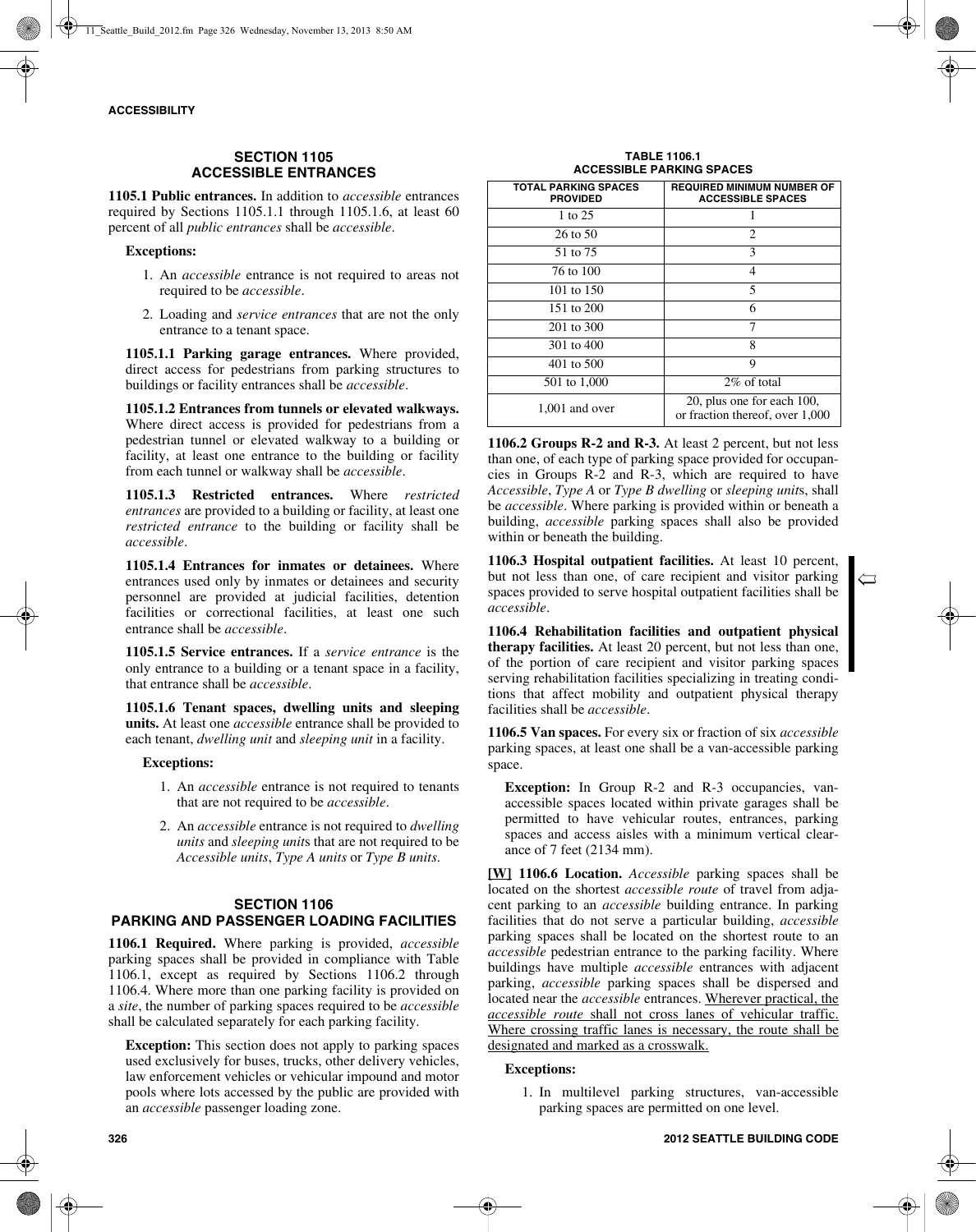2. *Accessible* parking spaces shall be permitted to be located in different parking facilities if substantially equivalent or greater accessibility is provided in terms of distance from an *accessible* entrance or entrances, parking fee and user convenience.

**1106.7 Passenger loading zones.** Passenger loading zones shall be *accessible*.

**1106.7.1 Continuous loading zones.** Where passenger loading zones are provided, one passenger loading zone in every continuous 100 linear feet (30.4 m) maximum of loading zone space shall be *accessible*.

**1106.7.2 Medical facilities.** A passenger loading zone shall be provided at an *accessible* entrance to licensed medical and long-term care facilities where people receive physical or medical treatment or care and where the period of stay exceeds 24 hours.

**1106.7.3 Valet parking.** A passenger loading zone shall be provided at valet parking services.

**1106.7.4 Mechanical access parking garages.** Mechanical access parking garages shall provide at least one passenger loading zone at vehicle drop-off and vehicle pickup areas.

#### **SECTION 1107 DWELLING UNITS, ((AND)) SLEEPING UNITS AND TRANSIENT LODGING FACILITIES**

**1107.1 General.** In addition to the other requirements of this chapter, occupancies having *dwelling units* or *sleeping unit*s shall be provided with *accessible* features in accordance with this section.

**1107.2 Design.** *Dwelling units* and *sleeping unit*s that are required to be *Accessible units*, *Type A units* and *Type B units* shall comply with the applicable portions of Chapter 10 of ICC A117.1. Units required to be *Type A units* are permitted to be designed and constructed as *Accessible units*. Units required to be *Type B units* are permitted to be designed and constructed as *Accessible units* or as *Type A units*.

**1107.3 Accessible spaces.** Rooms and spaces available to the general public or available for use by residents and serving *Accessible units*, *Type A units* or *Type B units* shall be *accessible*. *Accessible* spaces shall include toilet and bathing rooms, kitchen, living and dining areas and any exterior spaces, including patios, terraces and balconies.

#### **Exceptions:**

- 1. Recreational facilities in accordance with Section 1109.15.
- 2. In Group I-2 facilities, doors to *sleeping unit*s shall be exempted from the requirements for maneuvering clearance at the room side provided the door is a minimum of 44 inches (1118 mm) in width.

**1107.4 Accessible route.** At least one *accessible route* shall connect *accessible* building or facility entrances with the primary entrance of each *Accessible unit*, *Type A unit* and *Type* *B unit* within the building or facility and with those exterior and interior spaces and facilities that serve the units.

#### **Exceptions:**

- 1. If due to circumstances outside the control of the owner, either the slope of the finished ground level between *accessible* facilities and buildings exceeds one unit vertical in 12 units horizontal (1:12), or where physical barriers or legal restrictions prevent the installation of an *accessible route*, a vehicular route with parking that complies with Section 1106 at each *public* or *common use* facility or building is permitted in place of the *accessible route*.
- 2. Exterior decks, patios or balconies that are part of *Type B units* and have impervious surfaces, and that are not more than 4 inches (102 mm) below the finished floor level of the adjacent interior space of the unit.

**1107.5 Group I.** *Accessible units* and *Type B units* shall be provided in Group I occupancies in accordance with Sections 1107.5.1 through 1107.5.5.

**1107.5.1 Group I-1.** *Accessible units* and *Type B units* shall be provided in Group I-1 occupancies in accordance with Sections 1107.5.1.1 and 1107.5.1.2.

**1107.5.1.1 Accessible units.** At least 4 percent, but not less than one, of the *dwelling units* and *sleeping unit*s shall be *Accessible units*.

**1107.5.1.2 Type B units.** In structures with four or more *dwelling units* or *sleeping unit*s *intended to be occupied as a residence*, every *dwelling unit* and *sleeping unit intended to be occupied as a residence* shall be a *Type B unit*.

**Exception:** The number of *Type B units* is permitted to be reduced in accordance with Section 1107.7.

**1107.5.2 Group I-2 nursing homes.** *Accessible units* and *Type B units* shall be provided in nursing homes of Group I-2 occupancies in accordance with Sections 1107.5.2.1 and 1107.5.2.2.

**1107.5.2.1 Accessible units.** At least 50 percent but not less than one of each type of the *dwelling units* and *sleeping unit*s shall be *Accessible units*.

**1107.5.2.2 Type B units.** In structures with four or more *dwelling units* or *sleeping unit*s *intended to be occupied as a residence*, every *dwelling unit* and *sleeping unit intended to be occupied as a residence* shall be a *Type B unit*.

**Exception:** The number of *Type B units* is permitted to be reduced in accordance with Section 1107.7.

**1107.5.3 Group I-2 hospitals.** *Accessible units* and *Type B units* shall be provided in general-purpose hospitals, psychiatric facilities and detoxification facilities of Group I-2 occupancies in accordance with Sections 1107.5.3.1 and 1107.5.3.2.

**1107.5.3.1 Accessible units.** At least 10 percent, but not less than one, of the *dwelling units* and *sleeping unit*s shall be *Accessible units*.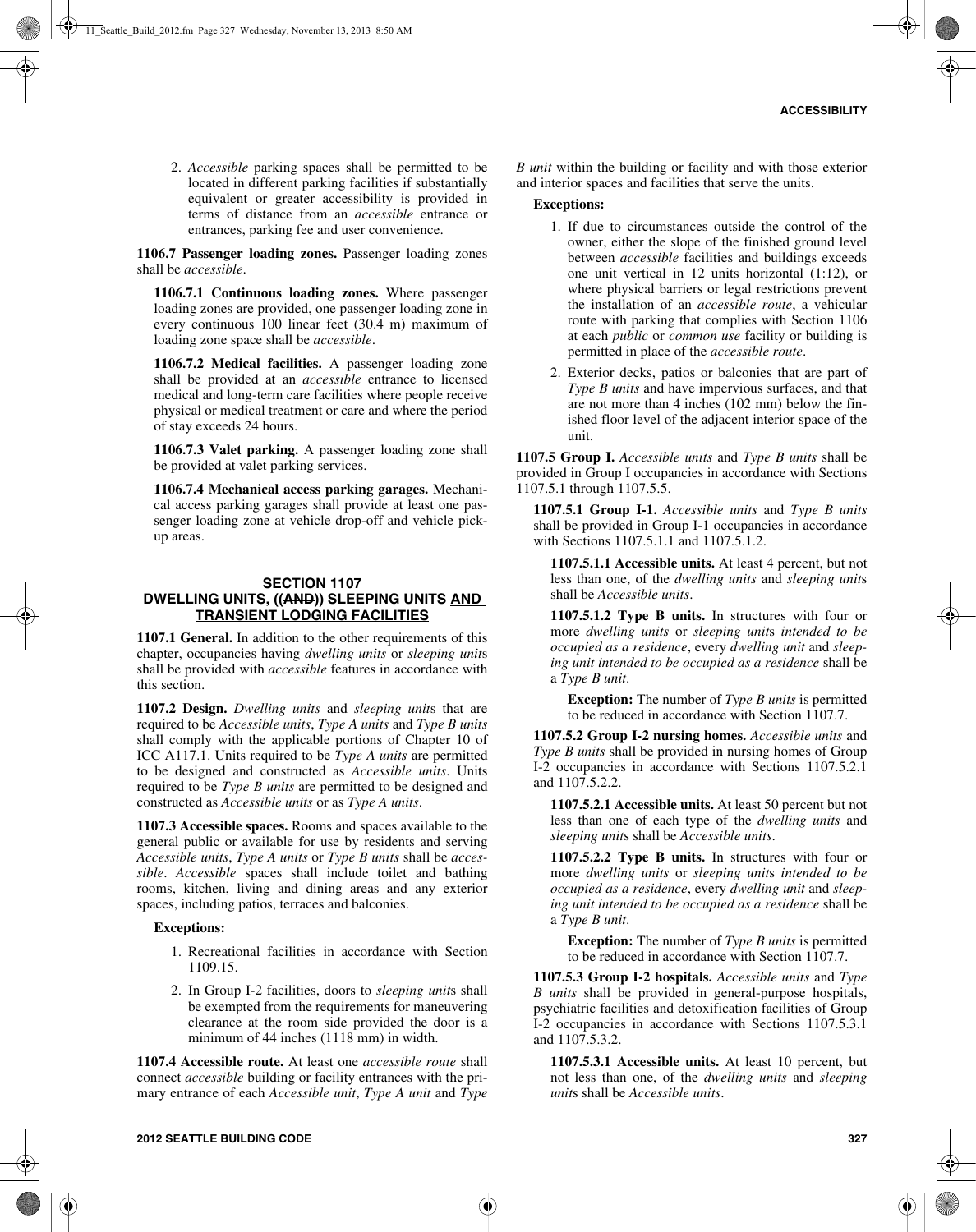**1107.5.3.2 Type B units.** In structures with four or more *dwelling units* or *sleeping unit*s *intended to be occupied as a residence*, every *dwelling unit* and *sleeping unit intended to be occupied as a residence* shall be a *Type B unit*.

**Exception:** The number of *Type B units* is permitted to be reduced in accordance with Section 1107.7.

**1107.5.4 Group I-2 rehabilitation facilities.** In hospitals and rehabilitation facilities of Group I-2 occupancies which specialize in treating conditions that affect mobility, or units within either which specialize in treating conditions that affect mobility, 100 percent of the *dwelling units* and *sleeping unit*s shall be *Accessible units*.

**1107.5.5 Group I-3.** *Accessible units* shall be provided in Group I-3 occupancies in accordance with Sections 1107.5.5.1 through 1107.5.5.3.

**1107.5.5.1 Group I-3 sleeping units.** In Group I-3 occupancies, at least 2 percent, but not less than one, of the *dwelling units* and *sleeping unit*s shall be *Accessible units*.

**1107.5.5.2 Special holding cells and special housing cells or rooms.** In addition to the *Accessible units* required by Section 1107.5.5.1, where special holding cells or special housing cells or rooms are provided, at least one serving each purpose shall be an *Accessible unit*. Cells or rooms subject to this requirement include, but are not limited to, those used for purposes of orientation, protective custody, administrative or disciplinary detention or segregation, detoxification and medical isolation.

**Exception:** Cells or rooms specially designed without protrusions and that are used solely for purposes of suicide prevention shall not be required to include grab bars.

**1107.5.5.3 Medical care facilities.** Patient *sleeping unit*s or cells required to be *Accessible units* in medical care facilities shall be provided in addition to any medical isolation cells required to comply with Section 1107.5.5.2.

**[W] 1107.6 Group R.** *Accessible units*, *Type A units* and *Type B units* shall be provided in Group R occupancies in accordance with Sections 1107.6.1 through 1107.6.4. *Accessible* and *Type A* units shall be apportioned among efficiency *dwelling units*, single bedroom units and multiple bedroom units, in proportion to the numbers of such units in the building.

**1107.6.1 Group R-1.** *Accessible units* and *Type B units* shall be provided in Group R-1 occupancies in accordance with Sections 1107.6.1.1 and 1107.6.1.2.

**1107.6.1.1 Accessible units.** *Accessible dwelling units* and *sleeping units* shall be provided in accordance with Table 1107.6.1.1. All *dwelling units* and *sleeping units* on a site shall be considered to determine the total number of *Accessible units*. *Accessible units* shall be dispersed among the various classes of units. Roll-in showers provided in *Accessible units* shall include a permanently mounted folding shower seat.

**1107.6.1.1.1 Accessible unit facilities.** All interior and exterior spaces provided as part of or serving an *Accessible dwelling unit* or *sleeping unit* shall be *accessible* and be located on an *accessible route*.

**Exceptions:**

- 1. Where multiple bathrooms are provided within an *Accessible unit*, at least one full bathroom shall be *accessible*.
- 2. Where multiple-family or assisted bathrooms serve an *Accessible unit*, at least 50 percent but not less than one room for each use at each cluster shall be *accessible*.
- 3. Five percent, but not less than one bed shall be *accessible*.

| <b>TOTAL NUMBER OF</b><br><b>UNITS PROVIDED</b> | <b>MINIMUM REQUIRED NUMBER OF</b><br><b>ACCESSIBLE UNITS WITHOUT</b><br><b>ROLL-IN SHOWERS</b> | <b>MINIMUM REQUIRED NUMBER OF</b><br><b>ACCESSIBLE UNITS WITH</b><br><b>ROLL-IN SHOWERS</b>                                                                                                                                                                                                                                                                                                                 | <b>TOTAL NUMBER OF</b><br><b>REQUIRED ACCESSIBLE UNITS</b> |
|-------------------------------------------------|------------------------------------------------------------------------------------------------|-------------------------------------------------------------------------------------------------------------------------------------------------------------------------------------------------------------------------------------------------------------------------------------------------------------------------------------------------------------------------------------------------------------|------------------------------------------------------------|
| 1 to 25                                         |                                                                                                | $\theta$                                                                                                                                                                                                                                                                                                                                                                                                    |                                                            |
| 26 to 50                                        | $\mathfrak{D}$                                                                                 | $\theta$                                                                                                                                                                                                                                                                                                                                                                                                    | $\mathfrak{D}$                                             |
| 51 to 75                                        | 3                                                                                              |                                                                                                                                                                                                                                                                                                                                                                                                             | 4                                                          |
| 76 to 100                                       | 4                                                                                              |                                                                                                                                                                                                                                                                                                                                                                                                             | 5                                                          |
| 101 to 150                                      | 5                                                                                              | $\mathfrak{D}_{1}^{(1)} = \mathfrak{D}_{2}^{(1)} = \mathfrak{D}_{2}^{(1)} = \mathfrak{D}_{2}^{(1)} = \mathfrak{D}_{2}^{(1)} = \mathfrak{D}_{2}^{(1)} = \mathfrak{D}_{2}^{(1)} = \mathfrak{D}_{2}^{(1)} = \mathfrak{D}_{2}^{(1)} = \mathfrak{D}_{2}^{(1)} = \mathfrak{D}_{2}^{(1)} = \mathfrak{D}_{2}^{(1)} = \mathfrak{D}_{2}^{(1)} = \mathfrak{D}_{2}^{(1)} = \mathfrak{D}_{2}^{(1)} = \mathfrak{D}_{2}^{$ |                                                            |
| 151 to 200                                      | 6                                                                                              | $\mathfrak{D}$                                                                                                                                                                                                                                                                                                                                                                                              | 8                                                          |
| 201 to 300                                      | 7                                                                                              | 3                                                                                                                                                                                                                                                                                                                                                                                                           | 10                                                         |
| 301 to 400                                      | 8                                                                                              | 4                                                                                                                                                                                                                                                                                                                                                                                                           | 12                                                         |
| 401 to 500                                      | 9                                                                                              | 4                                                                                                                                                                                                                                                                                                                                                                                                           | 13                                                         |
| 501 to 1,000                                    | 2\% of total                                                                                   | 1\% of total                                                                                                                                                                                                                                                                                                                                                                                                | 3\% of total                                               |
| Over 1,000                                      | 20, plus 1 for each $100$ ,<br>or fraction thereof, over 1,000                                 | 10 plus 1 for each 100, or<br>fraction thereof, over 1,000                                                                                                                                                                                                                                                                                                                                                  | 30 plus 2 for each 100, or<br>fraction thereof, over 1,000 |

**TABLE 1107.6.1.1 ACCESSIBLE DWELLING UNITS AND SLEEPING UNITS**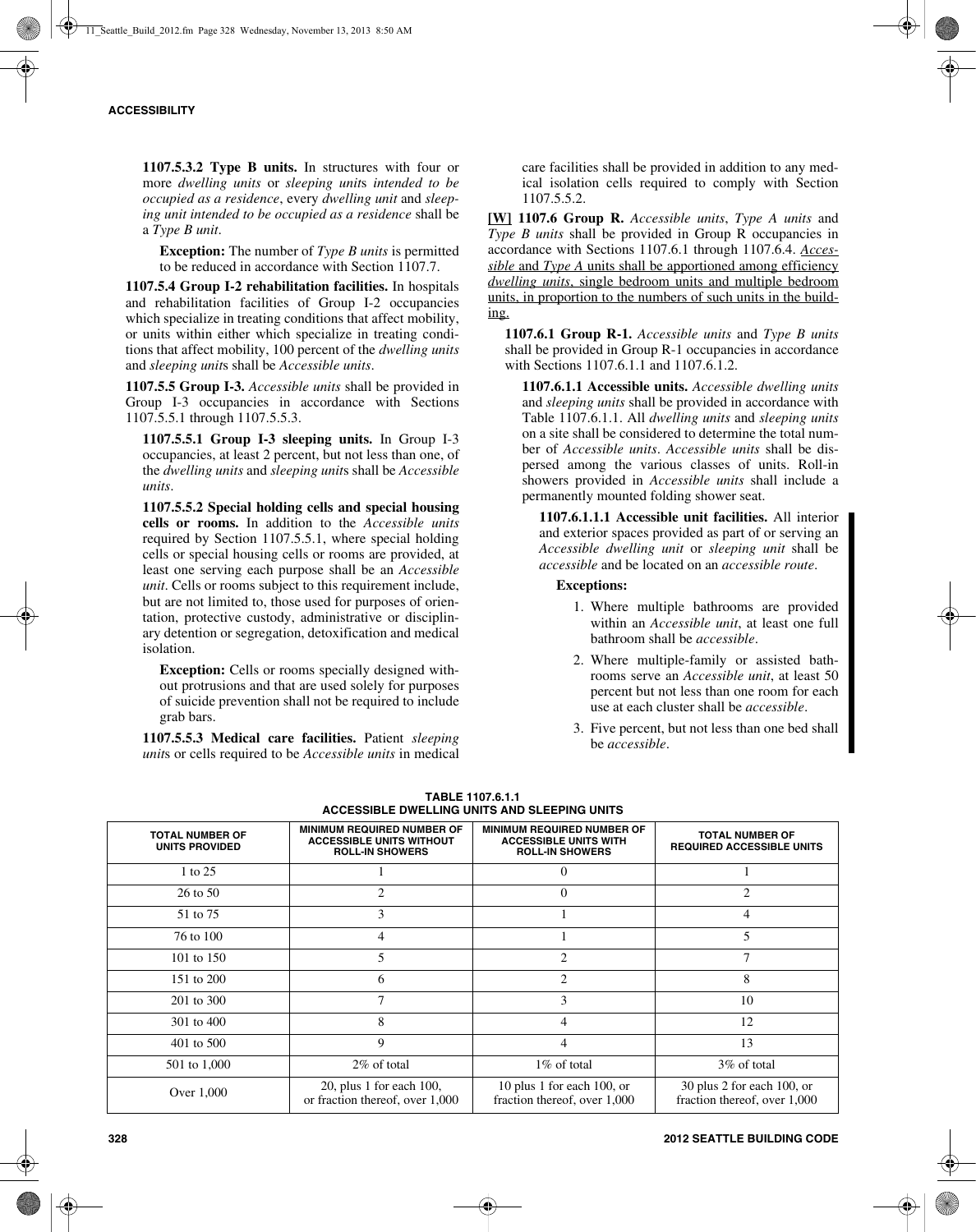**1107.6.1.2 Type B units.** In structures with four or more *dwelling units* or *sleeping unit*s *intended to be occupied as a residence*, every *dwelling unit* and *sleeping unit intended to be occupied as a residence* shall be a *Type B unit*.

**Exception:** The number of *Type B units* is permitted to be reduced in accordance with Section 1107.7.

**1107.6.2 Group R-2.** *Accessible units*, *Type A units* and *Type B units* shall be provided in Group R-2 occupancies in accordance with Sections 1107.6.2.1 and 1107.6.2.2.

**1107.6.2.1 Apartment houses, monasteries and convents.** *Type A units* and *Type B units* shall be provided in apartment houses, monasteries and convents in accordance with Sections 1107.6.2.1.1 and 1107.6.2.1.2.

**[W] 1107.6.2.1.1 Type A units.** In Group R-2 occupancies containing more than ((20)) 10 *dwelling units* or *sleeping units*, at least ((2))  $\frac{5}{2}$  percent but not less than one of the units shall be a *Type A unit*. All ((Group R-2)) units on a *site* shall be considered to determine the total number of units and the required number of *Type A units*. *Type A units* shall be dispersed among the various classes of units, as described in Section 1107.6.

#### **Exceptions:**

 $\blacksquare$  $\mathbf{I}$ 

 $\mathbf{I}$ 

- 1. The number of *Type A units* is permitted to be reduced in accordance with Section 1107.7.
- 2. *Existing structures* on a *site* shall not contribute to the total number of units on a *site*.

**1107.6.2.1.2 Type B units.** Where there are four or more *dwelling units* or *sleeping unit*s *intended to be occupied as a residence* in a single structure, every *dwelling unit* and *sleeping unit intended to be occupied as a residence* shall be a *Type B unit*.

**Exception:** The number of *Type B units* is permitted to be reduced in accordance with Section 1107.7.

**[W] 1107.6.2.2 Group R-2 other than apartment houses, monasteries and convents.** In Group R-2 occupancies, other than apartment houses, monasteries and convents, *Accessible units* and *Type B units* shall be provided in accordance with Sections 1107.6.2.2.1 and 1107.6.2.2.2. *Accessible units* shall be dispersed among the various classes of units, as described in Section 1107.6.

**1107.6.2.2.1 Accessible units.** *Accessible dwelling units* and *sleeping unit*s shall be provided in accordance with Table 1107.6.1.1.

**1107.6.2.2.2 Type B units.** Where there are four or more *dwelling units* or *sleeping unit*s *intended to be occupied as a residence* in a single structure, every *dwelling unit* and every *sleeping unit intended to be occupied as a residence* shall be a *Type B unit*.

**Exception:** The number of *Type B units* is permitted to be reduced in accordance with Section 1107.7.

**1107.6.3 Group R-3.** In Group R-3 occupancies where there are four or more *dwelling units* or *sleeping unit*s *intended to be occupied as a residence* in a single structure, every *dwelling unit* and *sleeping unit intended to be occupied as a residence* shall be a *Type B unit*.

**Exception:** The number of *Type B units* is permitted to be reduced in accordance with Section 1107.7.

**((1107.6.4 Group R-4.** *Accessible units* and *Type B units* shall be provided in Group R-4 occupancies in accordance with Sections 1107.6.4.1 and 1107.6.4.2.

**1107.6.4.1 Accessible units.** At least one of the *dwelling* or *sleeping unit*s shall be an *Accessible unit*.

**1107.6.4.2 Type B units.** In structures with four or more *dwelling units* or *sleeping unit*s *intended to be occupied as a residence*, every *dwelling unit* and *sleeping unit intended to be occupied as a residence* shall be a *Type B unit*.

**Exception:** The number of *Type B units* is permitted to be reduced in accordance with Section 1107.7.))

**1107.7 General exceptions.** Where specifically permitted by Section 1107.5 or 1107.6, the required number of *Type A units* and *Type B units* is permitted to be reduced in accordance with Sections 1107.7.1 through 1107.7.5.

**1107.7.1 Structures without elevator service.** Where no elevator service is provided in a structure, only the *dwelling units* and *sleeping unit*s that are located on stories indicated in Sections 1107.7.1.1 and 1107.7.1.2 are required to be *Type A units* and *Type B units*, respectively. The number of *Type A units* shall be determined in accordance with Section 1107.6.2.1.1.

**1107.7.1.1 One story with Type B units required.** At least one *story* containing *dwelling units* or *sleeping unit*s *intended to be occupied as a residence* shall be provided with an *accessible* entrance from the exterior of the structure and all units *intended to be occupied as a residence* on that *story* shall be *Type B units*.

**1107.7.1.2 Additional stories with Type B units.** On all other stories that have a building entrance in proximity to arrival points intended to serve units on that *story*, as indicated in Items 1 and 2, all *dwelling units* and *sleeping unit*s *intended to be occupied as a residence* served by that entrance on that *story* shall be *Type B units*.

- 1. Where the slopes of the undisturbed *site* measured between the planned entrance and all vehicular or pedestrian arrival points within 50 feet (15 240 mm) of the planned entrance are 10 percent or less, and
- 2. Where the slopes of the planned finished grade measured between the entrance and all vehicular or pedestrian arrival points within 50 feet (15 240 mm) of the planned entrance are 10 percent or less.

Where no such arrival points are within 50 feet (15 240 mm) of the entrance, the closest arrival point shall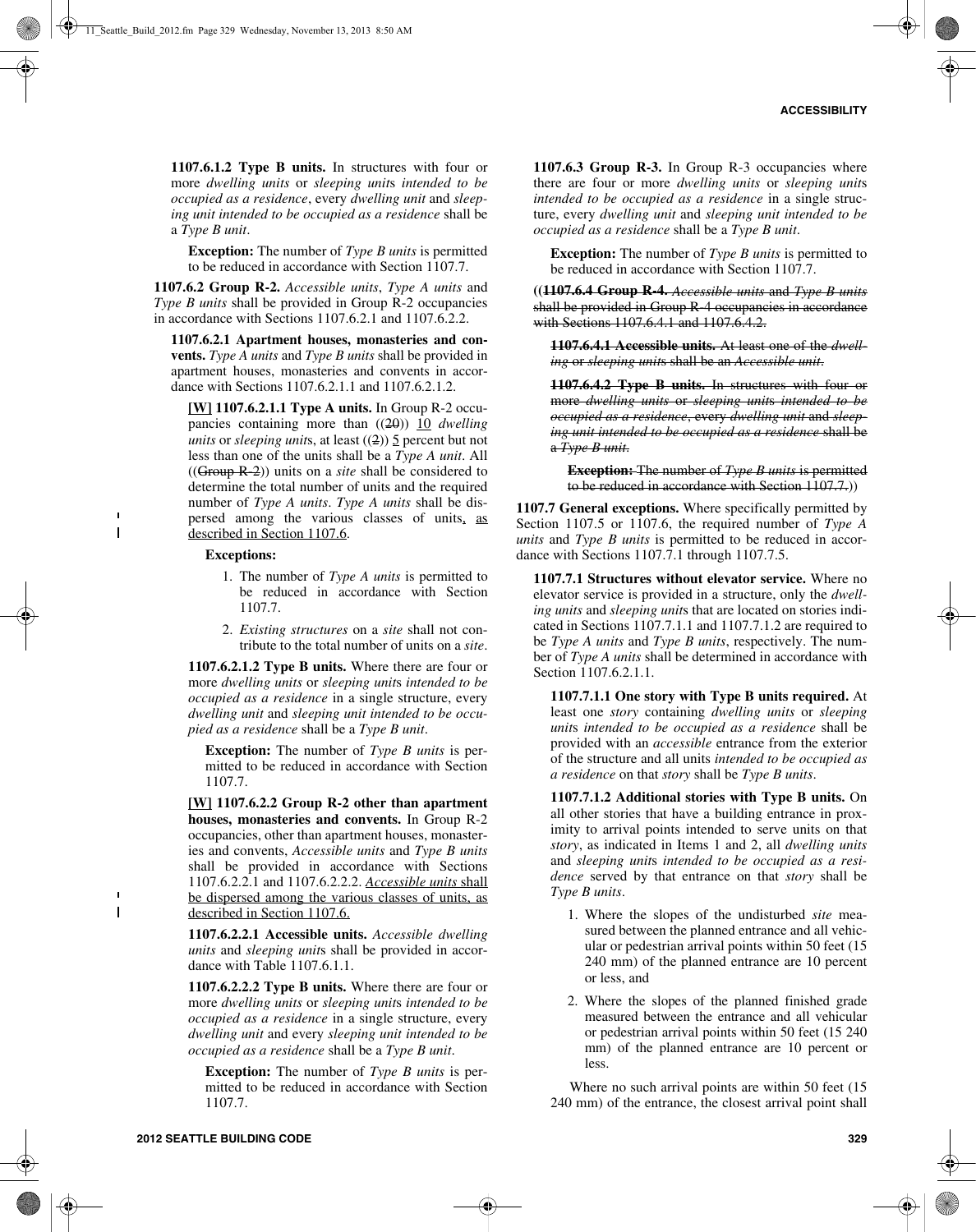be used unless that arrival point serves the *story* required by Section 1107.7.1.1.

**1107.7.2 Multistory units.** A *multistory dwelling* or *sleeping unit* which is not provided with elevator service is not required to be a *Type B unit*. Where a *multistory unit* is provided with external elevator service to only one floor, the floor provided with elevator service shall be the primary entry to the unit, shall comply with the requirements for a *Type B unit* and a toilet facility shall be provided on that floor.

**1107.7.3 Elevator service to the lowest story with units.** Where elevator service in the building provides an *accessible route* only to the lowest *story* containing *dwelling* or *sleeping unit*s *intended to be occupied as a residence*, only the units on that *story* which are *intended to be occupied as a residence* are required to be *Type B units*.

**1107.7.4 Site impracticality.** On a *site* with multiple nonelevator buildings, the number of units required by Section 1107.7.1 to be *Type B units* is permitted to be reduced to a percentage which is equal to the percentage of the entire *site* having grades, prior to development, which are less than 10 percent, provided that all of the following conditions are met:

- 1. Not less than 20 percent of the units required by Section 1107.7.1 on the *site* are *Type B units*;
- 2. Units required by Section 1107.7.1, where the slope between the building entrance serving the units on that *story* and a pedestrian or vehicular arrival point is no greater than 8.33 percent, are *Type B units*;
- 3. Units required by Section 1107.7.1, where an elevated walkway is planned between a building entrance serving the units on that *story* and a pedestrian or vehicular arrival point and the slope between them is 10 percent or less are *Type B units*; and
- 4. Units served by an elevator in accordance with Section 1107.7.3 are *Type B units*.

**1107.7.5 Design flood elevation.** The required number of *Type A units* and *Type B units* shall not apply to a *site* where the required elevation of the lowest floor or the lowest horizontal structural building members of nonelevator buildings are at or above the *design flood elevation* resulting in:

- 1. A difference in elevation between the minimum required floor elevation at the primary entrances and vehicular and pedestrian arrival points within 50 feet (15 240 mm) exceeding 30 inches (762 mm), and
- 2. A slope exceeding 10 percent between the minimum required floor elevation at the primary entrances and vehicular and pedestrian arrival points within 50 feet (15 240 mm).

Where no such arrival points are within 50 feet (15 240 mm) of the primary entrances, the closest arrival points shall be used.

**1107.8 Transient lodging facilities.** *Transient lodging* facilities shall be provided with *accessible* features in accordance with Sections 1107.8.1 and 1107.8.2. Group I-3 occupancies shall be provided with *accessible* features in accordance with Sections 1107.8.2 and 1107.8.3.

**1107.8.1 Accessible beds.** In rooms or spaces having more than 25 beds, 5 percent of the beds shall have a clear floor space complying with ICC A117.1.

**1107.8.1.1 Sleeping areas.** A clear floor space complying with ICC A117.1 shall be provided on both sides of the *accessible* bed. The clear floor space shall be positioned for parallel approach to the side of the bed.

**Exception:** This requirement shall not apply where a single clear floor space complying with ICC A117.1 positioned for parallel approach is provided between two beds.

**1107.8.2 Communication features.** *Accessible* communication features shall be provided in accordance with Sections 1107.8.2.1 through 1107.8.2.4.

**1107.8.2.1 Transient lodging.** In *transient lodging* facilities, *sleeping units* with *accessible* communication features shall be provided in accordance with Table 1107.8.2. Units required to comply with Table 1107.8.2 shall be dispersed among the various classes of units.

#### **TABLE 1107.8.2 DWELLING OR SLEEPING UNITS WITH ACCESSIBLE COMMUNICATION FEATURES**

| <b>TOTAL NUMBER OF DWELLING</b><br>OR SLEEPING UNITS PROVIDED | <b>MINIMUM REQUIRED NUMBER OF</b><br><b>DWELLING OR SLEEPING UNITS</b><br><b>WITH ACCESSIBLE</b><br><b>COMMUNICATION FEATURES</b> |
|---------------------------------------------------------------|-----------------------------------------------------------------------------------------------------------------------------------|
| 1                                                             | 1                                                                                                                                 |
| 2 to 25                                                       | 2                                                                                                                                 |
| 26 to 50                                                      | $\overline{4}$                                                                                                                    |
| 51 to 75                                                      | 7                                                                                                                                 |
| 76 to 100                                                     | 9                                                                                                                                 |
| 101 to 150                                                    | 12                                                                                                                                |
| 151 to 200                                                    | 14                                                                                                                                |
| 201 to 300                                                    | 17                                                                                                                                |
| 301 to 400                                                    | <u>20</u>                                                                                                                         |
| 401 to 500                                                    | 22                                                                                                                                |
| 501 to 1,000                                                  | 5\% of total                                                                                                                      |
| $1,001$ and over                                              | 50 plus 3 for each 100 over 1,000                                                                                                 |

**1107.8.2.2 Group I-3.** In Group I-3 occupancies at least 2 percent, but no fewer than one of the total number of general holding cells and general housing cells equipped with audible emergency alarm systems and permanently installed telephones within the cell, shall comply with Section 1107.8.2.4.

**1107.8.2.3 Dwelling units and sleeping units.** Where *dwelling units* and *sleeping units* are altered or added, the requirements of Section 1107.8.2 shall apply only to the units being altered or added until the number of units with *accessible* communication features complies with the minimum number required for new construction.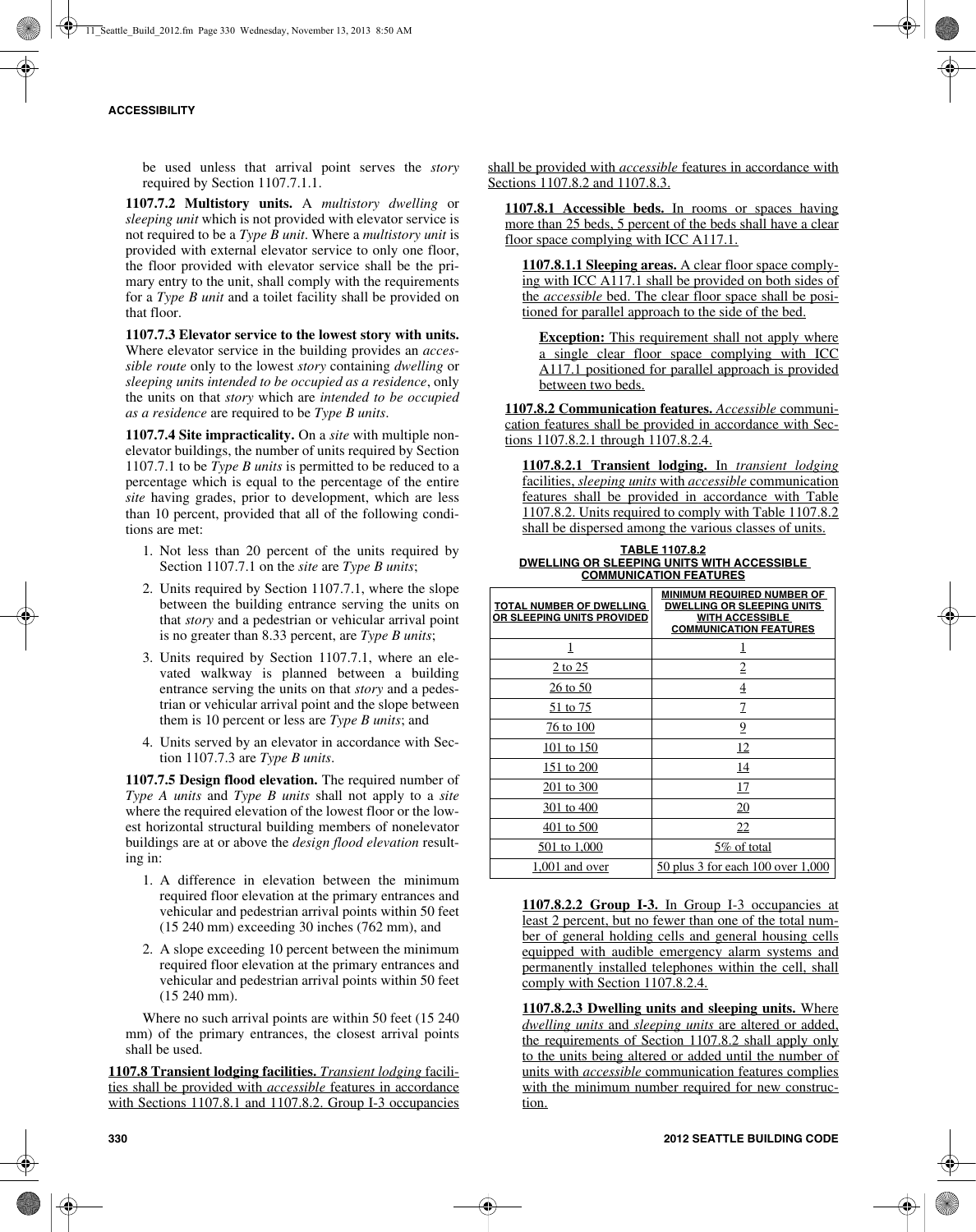**1107.8.2.4 Notification devices.** Visual notification devices shall be provided to alert room occupants of incoming telephone calls and a door knock or bell. Notification devices shall not be connected to visual alarm signal appliances. Permanently installed telephones shall have volume controls and an electrical outlet complying with ICC 117.1 located within 48 inches (1219 mm) of the telephone to facilitate the use of a TTY.

**1107.8.3 Partitions.** Solid partitions or security glazing that separates visitors from detainees in Group I-3 occupancies shall provide a method to facilitate voice communication. Such methods are permitted to include, but are not limited to, grilles, slats, talk-through baffles, intercoms or telephone handset devices. The method of communication shall be accessible to individuals who use wheelchairs and individuals who have difficulty bending or stooping. Hand-operable communication devices, if provided, shall comply with Section 1111.3.

## **SECTION 1108 SPECIAL OCCUPANCIES**

**1108.1 General.** In addition to the other requirements of this chapter, the requirements of Sections 1108.2 through 1108.4 shall apply to specific occupancies.

**1108.2 Assembly area seating.** A building, room or space used for assembly purposes with *fixed seating* shall comply with Sections 1108.2.1 through 1108.2.5. Lawn seating shall comply with Section 1108.2.6. Assistive listening systems shall comply with Section 1108.2.7. Performance areas viewed from assembly seating areas shall comply with Section 1108.2.8. Dining areas shall comply with Section 1108.2.9.

**1108.2.1 Services.** If a service or facility is provided in an area that is not *accessible*, the same service or facility shall be provided on an *accessible* level and shall be *accessible*.

**1108.2.2 Wheelchair spaces.** In theaters, *bleachers*, *grandstands*, stadiums, arenas and other *fixed seating* assembly areas, *accessible wheelchair spaces* shall be provided in accordance with Sections 1108.2.2.1 through 1108.2.2.4.

**1108.2.2.1 General seating.** *Wheelchair spaces* shall be provided in accordance with Table 1108.2.2.1.

| <b>CAPACITY OF SEATING IN</b><br><b>ASSEMBLY AREAS</b> | <b>MINIMUM REQUIRED NUMBER OF</b><br><b>WHEELCHAIR SPACES</b>             |
|--------------------------------------------------------|---------------------------------------------------------------------------|
| 4 to 25                                                |                                                                           |
| $26$ to $50$                                           | $\mathfrak{D}$                                                            |
| 51 to 100                                              | 4                                                                         |
| 101 to 300                                             | 5                                                                         |
| 301 to 500                                             | 6                                                                         |
| 501 to 5,000                                           | 6, plus 1 for each 150, or fraction<br>thereof, between 501 through 5,000 |
| 5,001 and over                                         | 36 plus 1 for each 200, or fraction<br>thereof, over 5,000                |

**TABLE 1108.2.2.1 ACCESSIBLE WHEELCHAIR SPACES**

**1108.2.2.2 Luxury boxes, club boxes and suites.** In each luxury box, club box, and suite within arenas, stadiums and *grandstands*, *wheelchair spaces* shall be provided in accordance with Table 1108.2.2.1.

**1108.2.2.4 Team or player seating.** At least one *wheelchair space* shall be provided in team or player seating areas serving areas of sport activity.

**Exception:** *Wheelchair spaces* shall not be required in team or player seating areas serving bowling lanes that are not required to be located on an *accessible route* in accordance with Section 1109.15.4.1.

**1108.2.3 Companion seats.** At least one companion seat shall be provided for each *wheelchair space* required by Sections 1108.2.2.1 through 1108.2.2.3.

**1108.2.4 Dispersion of wheelchair spaces in multilevel assembly seating areas.** In *multilevel assembly seating* areas, *wheelchair spaces* shall be provided on the main floor level and on one of each two additional floor or *mezzanine* levels. *Wheelchair spaces* shall be provided in each luxury box, club box and suite within assembly facilities.

#### **Exceptions:**

- 1. In *multilevel assembly seating* areas utilized for worship services where the second floor or *mezzanine* level contains 25 percent or less of the total seating capacity, *wheelchair spaces* shall be permitted to all be located on the main level.
- 2. In *multilevel assembly seating* areas where the second floor or *mezzanine* level provides 25 percent or less of the total seating capacity and 300 or fewer seats, all *wheelchair spaces* shall be permitted to be located on the main level.
- 3. *Wheelchair spaces* in team or player seating serving areas of sport activity are not required to be dispersed.

**1108.2.5 Designated aisle seats.** At least 5 percent, but not less than one, of the total number of aisle seats provided shall be designated aisle seats and shall be the aisle seats located closest to *accessible routes*.

**Exception:** Designated aisle seats are not required in team or player seating serving areas of sport activity.

**1108.2.6 Lawn seating.** Lawn seating areas and exterior overflow seating areas, where fixed seats are not provided, shall connect to an *accessible route*.

**1108.2.7 Assistive listening systems.** Each building, room or space used for assembly purposes where audible communications are integral to the use of the space shall have an assistive listening system.

**Exception:** Other than in courtrooms, an assistive listening system is not required where there is no audio amplification system.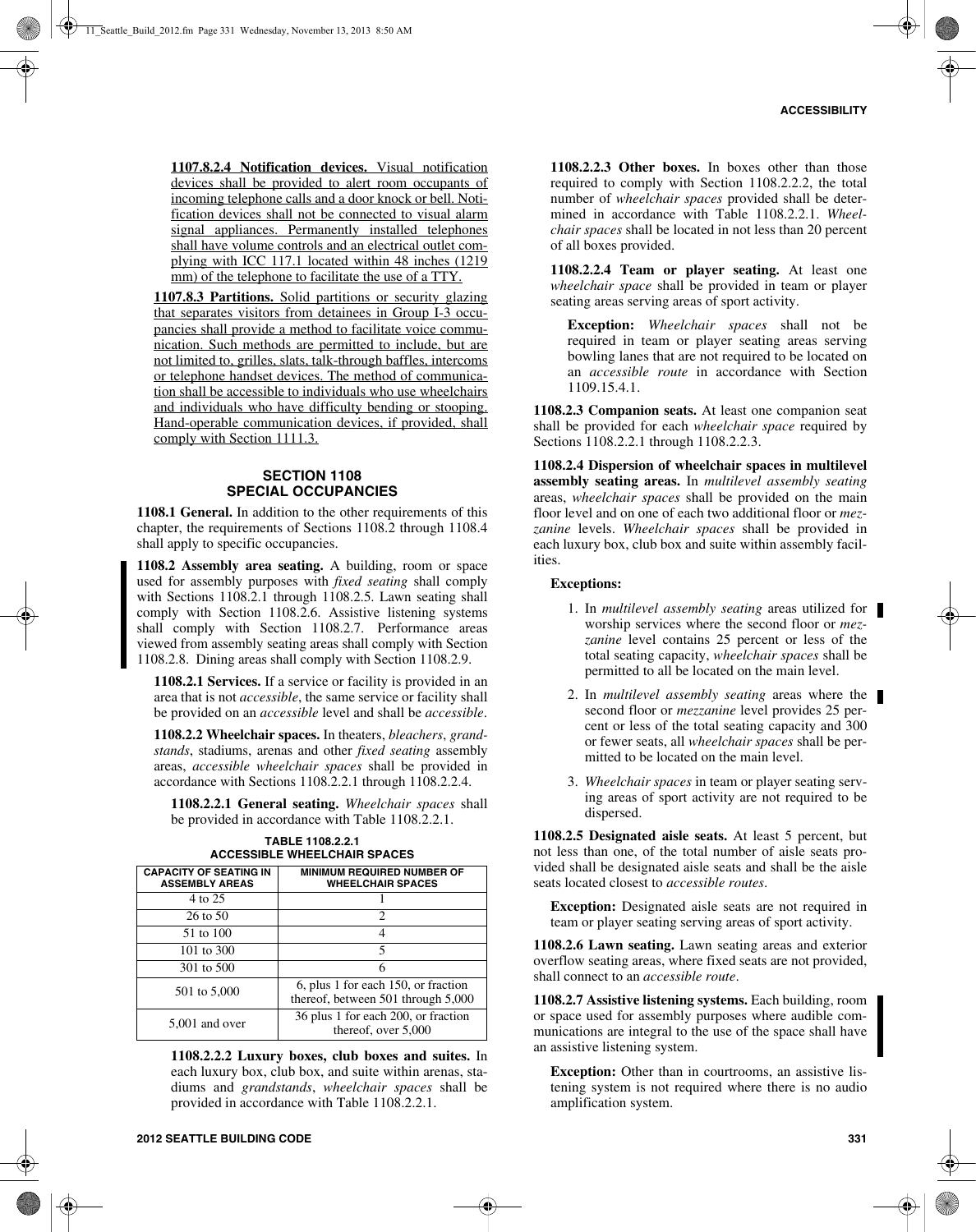**1108.2.7.1 Receivers.** Receivers shall be provided for assistive listening systems in accordance with Table 1108.2.7.1.

#### **Exceptions:**

- 1. Where a building contains more than one room or space used for assembly purposes, the total number of required receivers shall be permitted to be calculated according to the total number of seats in the building, provided that all receivers are usable with all systems and if the rooms or spaces used for assembly purposes required to provide assistive listening are under one management.
- 2. Where all seats in a building, room or space used for assembly purposes are served by an induction loop assistive listening system, the minimum number of receivers required by Table 1108.2.7.1 to be hearing-aid compatible shall not be required.

**1108.2.7.2 Ticket windows.** Where ticket windows are provided in stadiums and arenas, at least one window at each location shall have an assistive listening system.

**1108.2.7.3 Public address systems.** Where stadiums, arenas and *grandstands* have 15,000 fixed seats or more and provide audible public announcements, they shall also provide prerecorded or real-time captions of those audible public announcements.

**1108.2.8 Performance areas.** An *accessible route* shall directly connect the performance area to the assembly seating area where a *circulation path* directly connects a performance area to an assembly seating area. An *accessible route* shall be provided from performance areas to ancillary areas or facilities used by performers.

**1108.2.9 Dining and drinking areas.** In dining and drinking areas, all interior and exterior floor areas shall be *accessible*.

#### **Exceptions:**

➡

- 1. An *accessible route* between *accessible* levels and stories above or below is not required where permitted by Section 1104.4, Exception 1.
- 2. In buildings or facilities not required to provide an *accessible route* between stories, an *accessible route* to a *mezzanine* is not required, provided

that the *mezzanine* contains less than 25 percent of the total area and the same services, decor and amenities are provided in the *accessible* area.

- 3. In sports facilities, tiered dining areas providing seating required to be *accessible* shall be required to have *accessible routes* serving at least 25 percent of the dining area, provided that *accessible routes* serve *accessible* seating and where each tier is provided with the same services.
- 4. Employee-only work areas shall comply with Sections 1103.2.3 and 1104.3.1.

**1108.2.9.1 Dining surfaces.** Where dining surfaces for the consumption of food or drink are provided, at least 5 percent, but not less than one, of the dining surfaces for the seating and standing spaces shall be *accessible* and be distributed throughout the facility and located on a level accessed by an *accessible route*.

**1108.3 Self-service storage facilities.** *Self-service storage facilities* shall provide *accessible* individual self-storage spaces in accordance with Table 1108.3.

| <b>TABLE 1108.3</b>                               |  |
|---------------------------------------------------|--|
| <b>ACCESSIBLE SELF-SERVICE STORAGE FACILITIES</b> |  |

| <b>TOTAL SPACES IN</b><br><b>FACILITY</b> | <b>MINIMUM NUMBER OF REQUIRED</b><br><b>ACCESSIBLE SPACES</b> |
|-------------------------------------------|---------------------------------------------------------------|
| 1 to 200                                  | 5%, but not less than 1                                       |
| Over 200                                  | 10, plus 2% of total number of units over 200                 |

**1108.3.1 Dispersion.** *Accessible* individual self-service storage spaces shall be dispersed throughout the various classes of spaces provided. Where more classes of spaces are provided than the number of required *accessible* spaces, the number of *accessible* spaces shall not be required to exceed that required by Table 1108.3. *Accessible* spaces are permitted to be dispersed in a single building of a multibuilding facility.

**1108.4 Judicial facilities.** Judicial facilities shall comply with Sections 1108.4.1 through 1108.4.3.

**1108.4.1 Courtrooms.** Each courtroom shall be *accessible* and comply with Sections 1108.4.1.1 through 1108.4.1.5.

**1108.4.1.1 Jury box.** A *wheelchair space* shall be provided within the jury box.

**Exception:** Adjacent companion seating is not required.

| RECEIVERS FOR ASSISTIVE LISTENING STSTEMS       |                                                       |                                                                    |
|-------------------------------------------------|-------------------------------------------------------|--------------------------------------------------------------------|
| <b>CAPACITY OF SEATING</b><br>IN ASSEMBLY AREAS | <b>MINIMUM REQUIRED</b><br><b>NUMBER OF RECEIVERS</b> | MINIMUM NUMBER OF RECEIVERS TO BE<br><b>HEARING-AID COMPATIBLE</b> |
| 50 or less                                      |                                                       |                                                                    |
| 51 to 200                                       | 2, plus 1 per 25 seats over 50 seats*                 |                                                                    |
| $201$ to $500$                                  | 2, plus 1 per 25 seats over 50 seats*                 | 1 per 4 receivers $*$                                              |
| 501 to 1,000                                    | 20, plus 1 per 33 seats over $500$ seats*             | 1 per 4 receivers $*$                                              |
| 1,001 to 2,000                                  | 35, plus 1 per 50 seats over $1,000$ seats*           | 1 per 4 receivers $*$                                              |
| Over 2,000                                      | 55, plus 1 per 100 seats over 2,000 seats*            | 1 per 4 receivers $*$                                              |

#### **TABLE 1108.2.7.1 RECEIVERS FOR ASSISTIVE LISTENING SYSTEMS**

**Note:** \* = or fraction thereof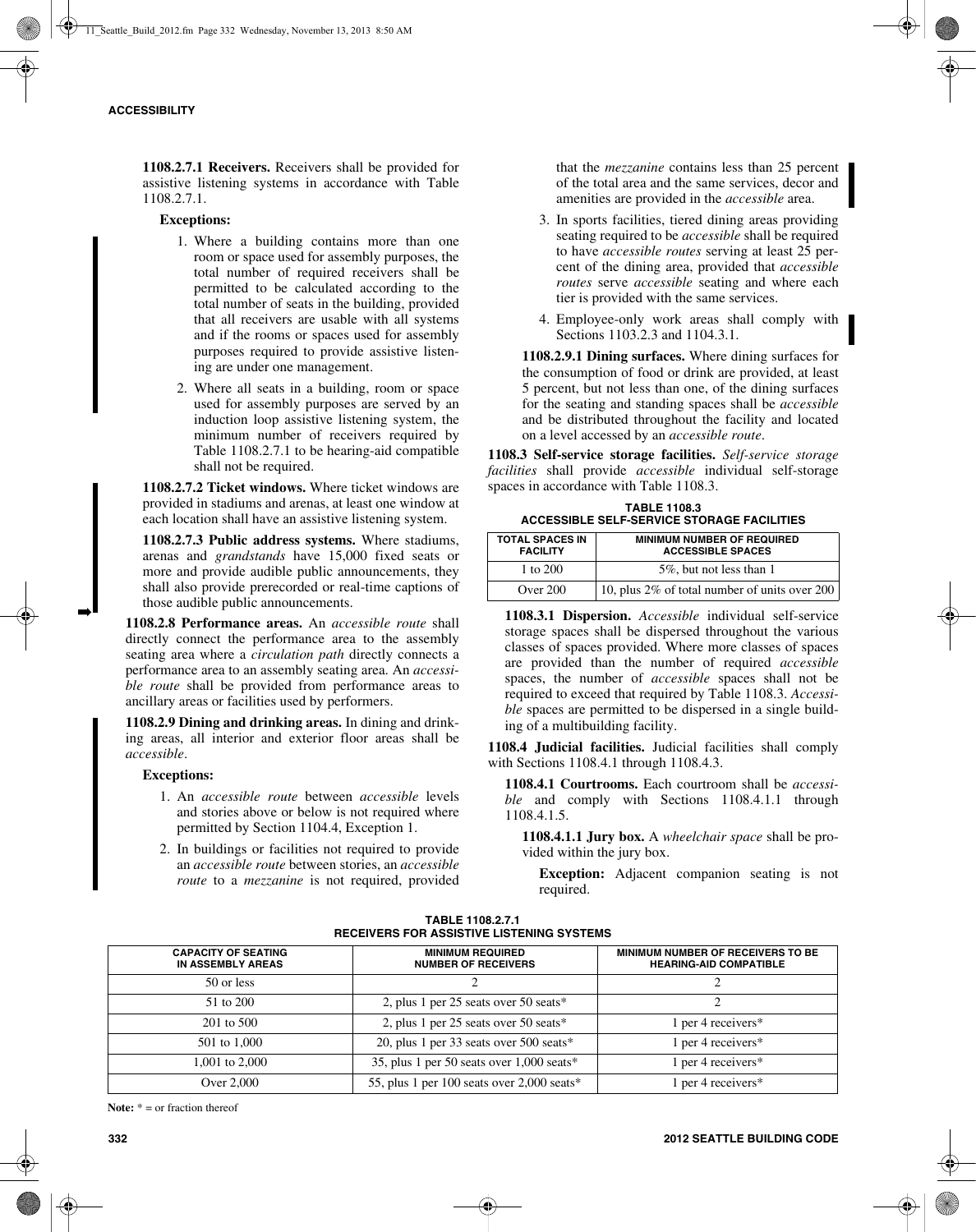**1108.4.1.2 Gallery seating.** *Wheelchair spaces* shall be provided in accordance with Table 1108.2.2.1. Designated aisle seats shall be provided in accordance with Section 1108.2.5.

**1108.4.1.3 Assistive listening systems.** An assistive listening system must be provided. Receivers shall be provided for the assistive listening system in accordance with Section 1108.2.7.1.

**1108.4.1.4 Employee work stations.** The judge's bench, clerk's station, bailiff's station, deputy clerk's station and court reporter's station shall be located on an accessible route. The vertical access to elevated employee work stations within a courtroom is not required at the time of initial construction, provided a *ramp*, lift or elevator can be installed without requiring reconfiguration or extension of the courtroom or extension of the electrical system.

**1108.4.1.5 Other work stations.** The litigant's and counsel stations, including the lectern, shall be *accessible*.

**1108.4.2 Holding cells.** Central holding cells and courtfloor holding cells shall comply with Sections 1108.4.2.1 and 1108.4.2.2.

**1108.4.2.1 Central holding cells.** Where separate central holding cells are provided for adult males, juvenile males, adult females or juvenile females, one of each type shall be *accessible*. Where central holding cells are provided and are not separated by age or sex, at least one *accessible* cell shall be provided.

**1108.4.2.2 Court-floor holding cells.** Where separate court-floor holding cells are provided for adult males, juvenile males, adult females or juvenile females, each courtroom shall be served by one *accessible* cell of each type. Where court-floor holding cells are provided and are not separated by age or sex, courtrooms shall be served by at least one *accessible* cell. *Accessible* cells shall be permitted to serve more than one courtroom.

**1108.4.3 Visiting areas.** Visiting areas shall comply with Sections 1108.4.3.1 and 1108.4.3.2.

**1108.4.3.1 Cubicles and counters.** At least 5 percent but no fewer than one of the cubicles shall be *accessible* on both the visitor and detainee sides. Where counters are provided, at least one shall be *accessible* on both the visitor and detainee sides.

**Exception:** This requirement shall not apply to the detainee side of cubicles or counters at noncontact visiting areas not serving *accessible* holding cells.

**1108.4.3.2 Partitions.** Where solid partitions or security glazing separate visitors from detainees, at least one of each type of cubicle or counter partition shall be *accessible*.

## **SECTION 1109 OTHER FEATURES AND FACILITIES**

**1109.1 General.** *Accessible* building features and facilities shall be provided in accordance with Sections 1109.2 through 1109.15.

**Exception:** *Accessible units*, *Type A units* and *Type B units* shall comply with Chapter 10 of ICC A117.1.

**1109.2 Toilet and bathing facilities.** Each toilet room and bathing room shall be *accessible*. Where a floor level is not required to be connected by an *accessible route*, the only toilet rooms or bathing rooms provided within the facility shall not be located on the inaccessible floor. At least one of each type of fixture, element, control or dispenser in each *accessible* toilet room and bathing room shall be *accessible*.

#### **Exceptions:**

- 1. In toilet rooms or bathing rooms accessed only through a private office, not for *common* or *public use* and intended for use by a single occupant, any of the following alternatives are allowed:
	- 1.1. Doors are permitted to swing into the clear floor space, provided the door swing can be reversed to meet the requirements in ICC A117.1;
	- 1.2. The height requirements for the water closet in ICC A117.1 are not applicable;
	- 1.3. Grab bars are not required to be installed in a toilet room, provided that reinforcement has been installed in the walls and located so as to permit the installation of such grab bars; and
	- 1.4. The requirement for height, knee and toe clearance shall not apply to a lavatory.
- 2. This section is not applicable to toilet and bathing rooms that serve *dwelling units* or *sleeping unit*s that are not required to be *accessible* by Section 1107.
- 3. Where multiple single-user toilet rooms or bathing rooms are clustered at a single location, at least 50 percent but not less than one room for each use at each cluster shall be *accessible*.
- 4. Where no more than one urinal is provided in a toilet room or bathing room, the urinal is not required to be *accessible*.
- 5. Toilet rooms that are part of critical care or intensive care patient sleeping rooms are not required to be *accessible*.
- 6. Where toilet facilities are primarily for children's use, required *accessible* water closets, toilet compartments and lavatories shall be permitted to comply with the children's provisions of ICC A117.1.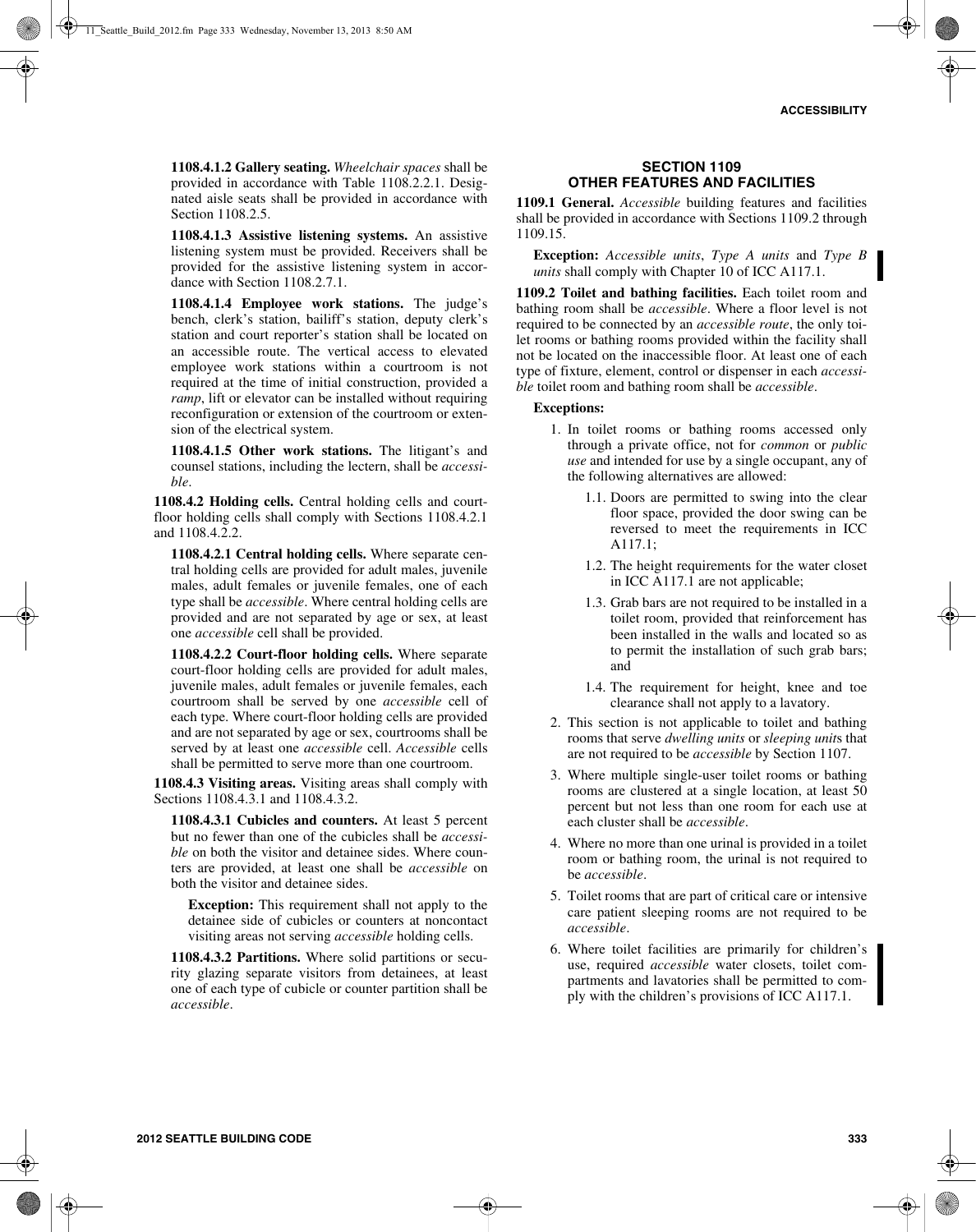**1109.2.1 Family or assisted-use toilet and bathing rooms.** In assembly and mercantile occupancies, an *accessible* family or assisted-use toilet room shall be provided where an aggregate of six or more male and female water closets is required. In buildings of mixed occupancy, only those water closets required for the assembly or mercantile occupancy shall be used to determine the family or assisted-use toilet room requirement. In recreational facilities where separate-sex bathing rooms are provided, an *accessible* family or assisted-use bathing room shall be provided. Fixtures located within family or assisted-use toilet and bathing rooms shall be included in determining the number of fixtures provided in an occupancy.

**Exception:** Where each separate-sex bathing room has only one shower or bathtub fixture, a family or assisted-use bathing room is not required.

**1109.2.1.1 Standard.** Family or assisted-use toilet and bathing rooms shall comply with Sections 1109.2.1.2 through 1109.2.1.7.

**1109.2.1.2 Family or assisted-use toilet rooms.** Family or assisted-use toilet rooms shall include only one water closet and only one lavatory. A family or assisted-use bathing room in accordance with Section 1109.2.1.3 shall be considered a family or assisted-use toilet room.

**Exception:** A urinal is permitted to be provided in addition to the water closet in a family or assisteduse toilet room.

**1109.2.1.3 Family or assisted-use bathing rooms.** Family or assisted-use bathing rooms shall include only one shower or bathtub fixture. Family or assisted-use bathing rooms shall also include one water closet and one lavatory. Where storage facilities are provided for separate-sex bathing rooms, *accessible* storage facilities shall be provided for family or assisted-use bathing rooms.

**1109.2.1.4 Location.** Family or assisted-use toilet and bathing rooms shall be located on an *accessible route*. Family or assisted-use toilet rooms shall be located not more than one *story* above or below separate-sex toilet rooms. The *accessible route* from any separate-sex toilet room to a family or assisted-use toilet room shall not exceed 500 feet (152 m).

**1109.2.1.5 Prohibited location.** In passenger transportation facilities and airports, the *accessible route* from separate-sex toilet rooms to a family or assisted-use toilet room shall not pass through security checkpoints.

**1109.2.1.6 Clear floor space.** Where doors swing into a family or assisted-use toilet or bathing room, a clear floor space not less than 30 inches by 48 inches (762) mm by 1219 mm) shall be provided, within the room, beyond the area of the door swing.

**1109.2.1.7 Privacy.** Doors to family or assisted-use toilet and bathing rooms shall be securable from within the room.

**1109.2.2 Water closet compartment.** Where water closet compartments are provided in a toilet room or bathing room, at least one wheelchair-accessible compartment shall be provided. Where the combined total water closet compartments and urinals provided in a toilet room or bathing room is six or more, at least one ambulatoryaccessible water closet compartment shall be provided in addition to the wheelchair-accessible compartment.

**1109.2.3 Lavatories.** Where lavatories are provided, at least 5 percent, but not less than one, shall be *accessible*. Where the total lavatories provided in a toilet room or bathing facility is six or more, at least one lavatory with enhanced reach ranges shall be provided.

**1109.2.4 Portable toilets and bathing rooms.** Where multiple single-user portable toilet or bathing units are clustered at a single location, at least 5 percent, but not less than one toilet unit or bathing unit at each cluster, shall be *accessible*. Signs containing the International Symbol of Accessibility shall identify *accessible* portable toilets and bathing units.

**Exception:** Portable toilet units provided for use exclusively by construction personnel on a construction site.

**1109.3 Sinks.** Where sinks are provided, at least 5 percent but not less than one provided in *accessible* spaces shall be *accessible*.

**Exception:** Mop or service sinks are not required to be *accessible*.

**1109.4 Kitchens and kitchenettes.** Where kitchens and kitchenettes are provided in *accessible* spaces or rooms, they shall be *accessible*.

**1109.5 Drinking fountains.** Where drinking fountains are provided on an exterior site, on a floor or within a secured area, the drinking fountains shall be provided in accordance with Sections 1109.5.1 and 1109.5.2.

**1109.5.1 Minimum number.** No fewer than two drinking fountains shall be provided. One drinking fountain shall comply with the requirements for people who use a wheelchair and one drinking fountain shall comply with the requirements for standing persons.

## **Exceptions:**

- 1. A single drinking fountain that complies with the requirements for people who use a wheelchair and standing persons shall be permitted to be substituted for two separate drinking fountains.
- 2. Where drinking fountains are primarily for children's use, drinking fountains for people using wheelchairs shall be permitted to comply with the children's provisions in ICC A117.1 and drinking fountains for standing children shall be permitted to provide the spout at 30 inches (762 mm) minimum above the floor.

**1109.5.2 More than the minimum number.** Where more than the minimum number of drinking fountains specified in Section 1109.5.1 are provided, 50 percent of the total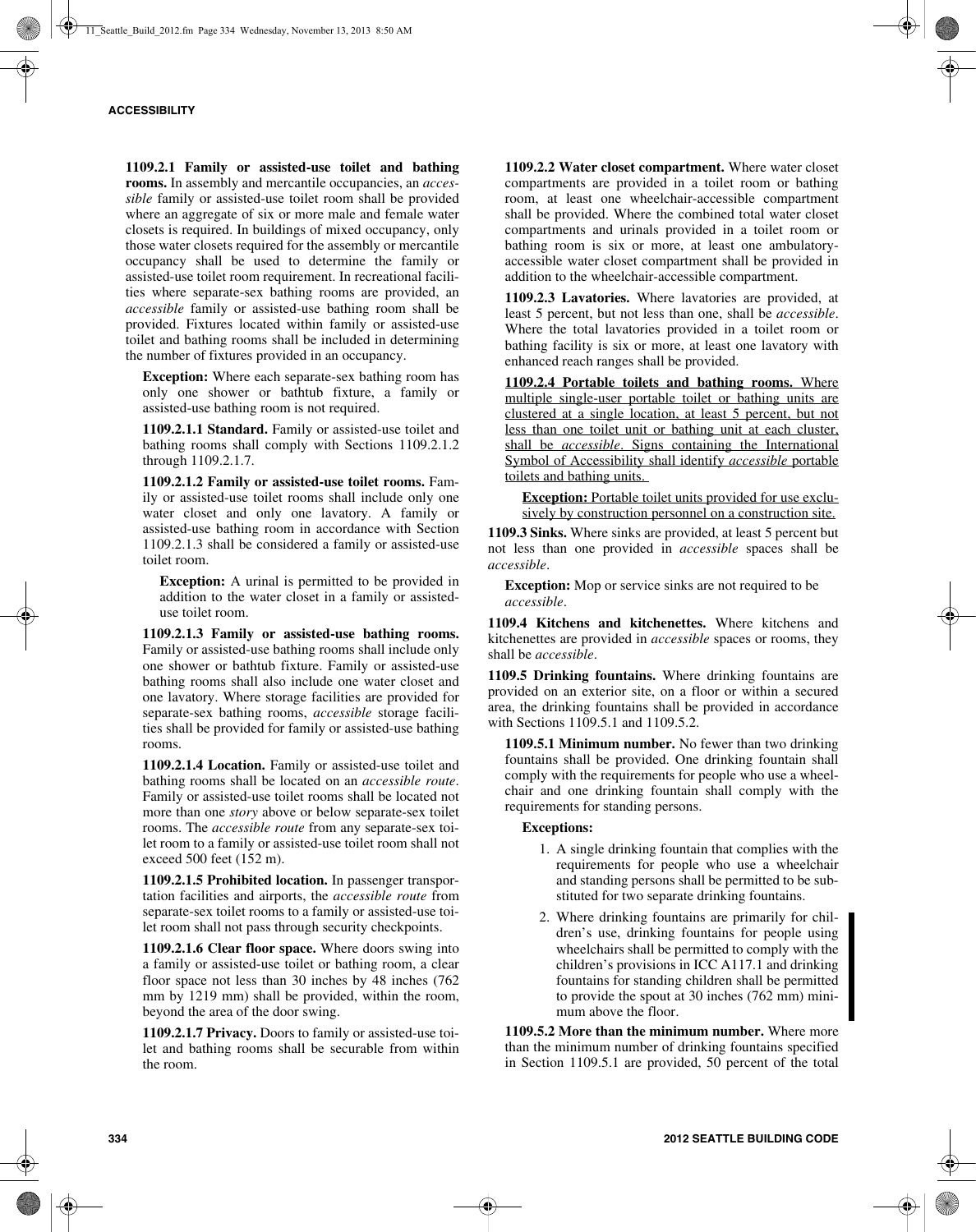➡

number of drinking fountains provided shall comply with the requirements for persons who use a wheelchair and 50 percent of the total number of drinking fountains provided shall comply with the requirements for standing persons.

## **Exceptions:**

 $\Rightarrow$ 

- 1. Where 50 percent of the drinking fountains yields a fraction, 50 percent shall be permitted to be rounded up or down, provided that the total number of drinking fountains complying with this section equals 100 percent of the drinking fountains.
- 2. Where drinking fountains are primarily for children's use, drinking fountains for people using wheelchairs shall be permitted to comply with the children's provisions in ICC A117.1 and drinking fountains for standing children shall be permitted to provide the spout at 30 inches (762 mm) minimum above the floor.

**1109.6 Saunas and steam rooms.** Where provided, saunas and steam rooms shall be *accessible*.

**Exception:** Where saunas or steam rooms are clustered at a single location, at least 5 percent of the saunas and steam rooms, but not less than one, of each type in each cluster shall be *accessible*.

**1109.7 Elevators.** Passenger elevators on an *accessible route* shall be *accessible* and comply with Chapter 30.

**1109.8 Lifts.** Platform (wheelchair) lifts are permitted to be a part of a required *accessible route* in new construction where indicated in Items 1 through 10. Platform (wheelchair) lifts shall be installed in accordance with ASME A18.1.

- 1. An *accessible route* to a performing area and speaker platforms in Group A occupancies.
- 2. An *accessible route* to *wheelchair spaces* required to comply with the *wheelchair space* dispersion requirements of Sections 1108.2.2 through 1108.2.6.
- 3. An *accessible route* to spaces that are not open to the general public with an *occupant load* of not more than five.
- 4. An *accessible route* within a *dwelling* or *sleeping unit*.
- 5. An *accessible route* to wheelchair seating spaces located in outdoor dining terraces in Group A-5 occupancies where the *means of egress* from the dining terraces to a *public way* are open to the outdoors.
- 6. An *accessible route* to jury boxes and witness stands; raised courtroom stations including judges' benches, clerks' stations, bailiffs' stations, deputy clerks' stations and court reporters' stations; and to depressed areas such as the well of the court.
- 7. An *accessible route* to load and unload areas serving amusement rides.
- 8. An *accessible route* to play components or soft contained play structures.
- 9. An *accessible route* to team or player seating areas serving areas of sport activity.

10. An *accessible route* where existing exterior *site* constraints make use of a ramp or elevator infeasible.

**1109.9 Storage.** Where fixed or built-in storage elements such as cabinets, coat hooks, shelves, medicine cabinets, lockers, closets and drawers are provided in required *accessible* spaces, at least 5 percent, but not less than one of each type shall be *accessible*.

**1109.9.1 Equity.** *Accessible* facilities and spaces shall be provided with the same storage elements as provided in the similar nonaccessible facilities and spaces.

**1109.9.2 Shelving and display units.** Self-service shelves and display units shall be located on an *accessible route*. Such shelving and display units shall not be required to comply with reach-range provisions.

**1109.10 Detectable warnings.** Passenger transit platform edges bordering a drop-off and not protected by platform screens or *guards* shall have a *detectable warning*.

**Exception:** *Detectable warnings* are not required at bus stops.

**1109.11 Seating at tables, counters and work surfaces.** Where seating or standing space at fixed or built-in tables, counters or work surfaces is provided in *accessible* spaces, at least 5 percent of the seating and standing spaces, but not less than one, shall be *accessible*. In Group I-3 occupancy visiting areas at least 5 percent, but not less than one, cubicle or counter shall be *accessible* on both the visitor and detainee sides.

## **Exceptions:**

- 1. Check-writing surfaces at check-out aisles not required to comply with Section 1109.11.2 are not required to be *accessible*.
- 2. In Group I-3 occupancies, the counter or cubicle on the detainee side is not required to be *accessible* at noncontact visiting areas or in areas not serving *accessible* holding cells or *sleeping unit*s.

**1109.11.1 Dispersion.** *Accessible* fixed or built-in seating at tables, counters or work surfaces shall be distributed throughout the space or facility containing such elements and located on a level accessed by an *accessible route*.

**1109.12 Service facilities.** Service facilities shall provide for *accessible* features in accordance with Sections 1109.12.1 through 1109.12.5.

**1109.12.1 Dressing, fitting and locker rooms.** Where dressing rooms, fitting rooms or locker rooms are provided, at least 5 percent, but not less than one, of each type of use in each cluster provided shall be *accessible*.

**1109.12.2 Check-out aisles.** Where check-out aisles are provided, *accessible* check-out aisles shall be provided in accordance with Table 1109.12.2. Where check-out aisles serve different functions, at least one *accessible* check-out aisle shall be provided for each function. Where check-out aisles serve different functions, *accessible* check-out aisles shall be provided in accordance with Table 1109.12.2 for each function. Where check-out aisles are dispersed throughout the building or facility, *accessible* check-out aisles shall also be dispersed. Traffic control devices,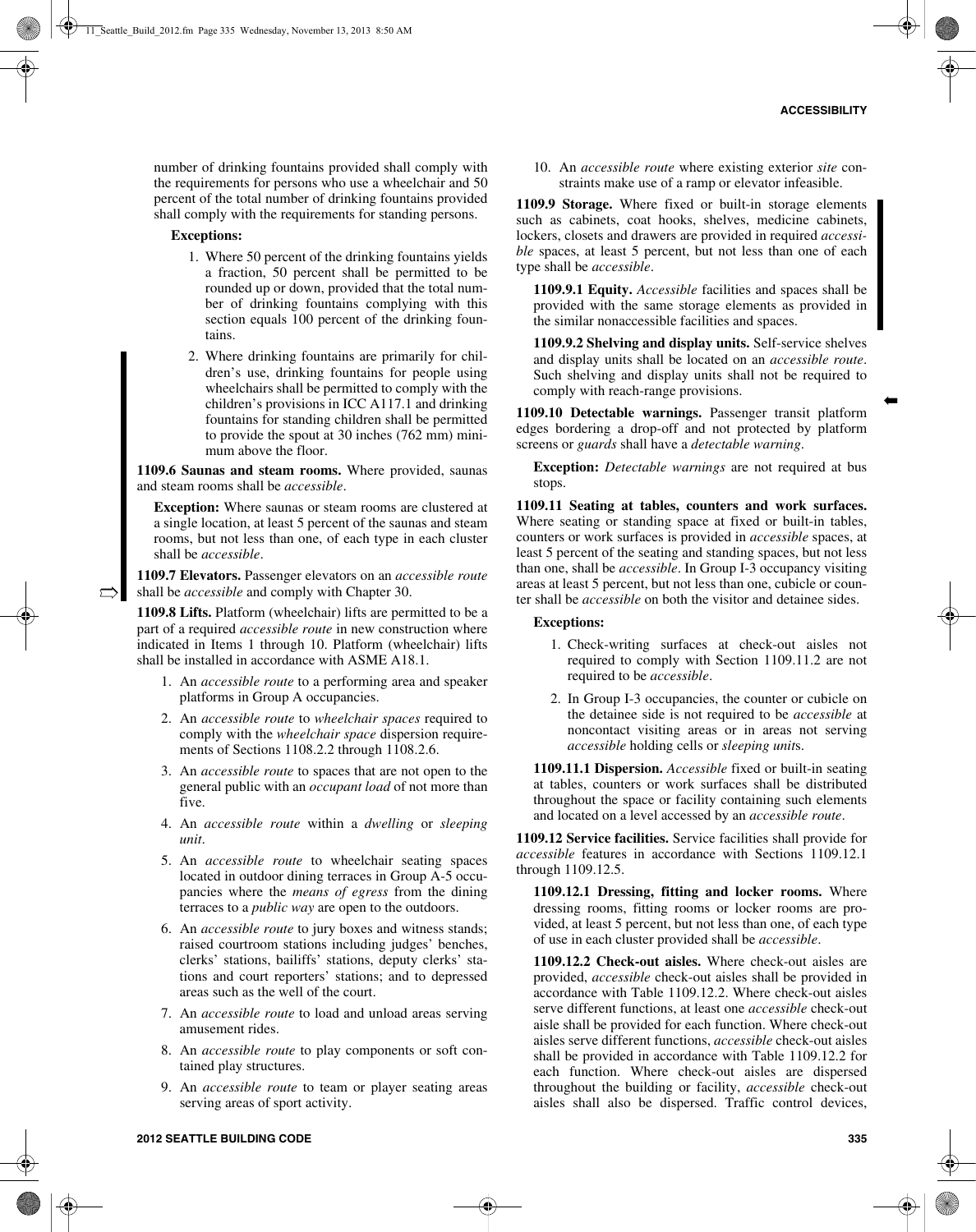security devices and turnstiles located in *accessible* checkout aisles or lanes shall be *accessible*.

**TABLE 1109.12.2 ACCESSIBLE CHECK-OUT AISLES**

| <b>TOTAL CHECK-OUT AISLES OF</b><br><b>EACH FUNCTION</b> | <b>MINIMUM NUMBER OF</b><br><b>ACCESSIBLE CHECK-OUT AISLES</b><br>OF EACH FUNCTION |
|----------------------------------------------------------|------------------------------------------------------------------------------------|
| 1 to $4$                                                 |                                                                                    |
| 5 to 8                                                   |                                                                                    |
| 9 to 15                                                  |                                                                                    |
| Over 15                                                  | 3, plus $20\%$ of additional aisles                                                |

**1109.12.3 Point of sale and service counters.** Where counters are provided for sales or distribution of goods or services, at least one of each type provided shall be *accessible*. Where such counters are dispersed throughout the building or facility, *accessible* counters shall also be dispersed.

**1109.12.4 Food service lines.** Food service lines shall be *accessible*. Where self-service shelves are provided, at least 50 percent, but not less than one, of each type provided shall be *accessible*.

**1109.12.5 Queue and waiting lines.** Queue and waiting lines servicing *accessible* counters or check-out aisles shall be *accessible*.

**1109.13 Controls, operating mechanisms and hardware.** Controls, operating mechanisms and hardware intended for operation by the occupant, including switches that control lighting and ventilation and electrical convenience outlets, in *accessible* spaces, along *accessible routes* or as parts of *accessible* elements shall be *accessible*.

#### **Exceptions:**

- 1. Operable parts that are intended for use only by service or maintenance personnel shall not be required to be *accessible*.
- 2. Electrical or communication receptacles serving a dedicated use shall not be required to be *accessible*.
- 3. Where two or more outlets are provided in a kitchen above a length of counter top that is uninterrupted by a sink or appliance, one outlet shall not be required to be *accessible*.
- 4. Floor electrical receptacles shall not be required to be *accessible*.
- 5. HVAC diffusers shall not be required to be *accessible*.
- 6. Except for light switches, where redundant controls are provided for a single element, one control in each space shall not be required to be *accessible*.
- 7. Access doors or gates in barrier walls and fences protecting pools, spas and hot tubs shall be permitted to have operable parts of the release of latch on self-latching devices at 54 inches (1370 mm) maximum and 48 inches minimum above the finished floor or ground, provided the self-latching devices

are not also self-locking devices, operated by means of a key, electronic opener, or integral combination  $lock$ 

**1109.13.1 Operable window.** Where operable windows are provided in rooms that are required to be *accessible* in accordance with Sections 1107.5.1.1, 1107.5.2.1, 1107.5.3.1, 1107.5.4, 1107.6.1.1, 1107.6.2.1.1, 1107.6.2.1.1, 1107.6.2.2.1 and 1107.6.4.1, at least one window in each room shall be *accessible* and each required operable window shall be *accessible*.

**Exception:** *Accessible* windows are not required in bathrooms and kitchens.

**1109.14 Fuel-dispensing systems.** Fuel-dispensing systems shall be *accessible*.

**1109.15 Recreational and sports facilities.** Recreational and sports facilities shall be provided with *accessible* features in accordance with Sections 1109.15.1 through 1109.15.4.

**1109.15.1 Facilities serving a single building.** In Group R-2 and R-3 occupancies where recreational facilities are provided serving a single building containing *Type A units* or *Type B units*, 25 percent, but not less than one, of each type of recreational facility shall be *accessible*. Every recreational facility of each type on a site shall be considered to determine the total number of each type that is required to be *accessible*.

**1109.15.2 Facilities serving multiple buildings.** In Group R-2 and R-3 occupancies on a single *site* where multiple buildings containing *Type A units* or *Type B units* are served by recreational facilities, 25 percent, but not less than one, of each type of recreational facility serving each building shall be *accessible*. The total number of each type of recreational facility that is required to be *accessible* shall be determined by considering every recreational facility of each type serving each building on the site.

**1109.15.3 Other occupancies.** All recreational and sports facilities not falling within the purview of Section 1109.15.1 or 1109.15.2 shall be *accessible*.

**1109.15.4 Recreational and sports facilities exceptions.** Recreational and sports facilities required to be *accessible* shall be exempt from this chapter to the extent specified in this section.

**1109.15.4.1 Bowling lanes.** An *accessible route* shall be provided to at least 5 percent, but no less than one, of each type of bowling lane.

**1109.15.4.2 Court sports.** In court sports, at least one *accessible route* shall directly connect both sides of the court.

**1109.15.4.3 Raised boxing or wrestling rings.** Raised boxing or wrestling rings are not required to be *accessible*.

**1109.15.4.4 Raised refereeing, judging and scoring areas.** Raised structures used solely for refereeing, judging or scoring a sport are not required to be *accessible*.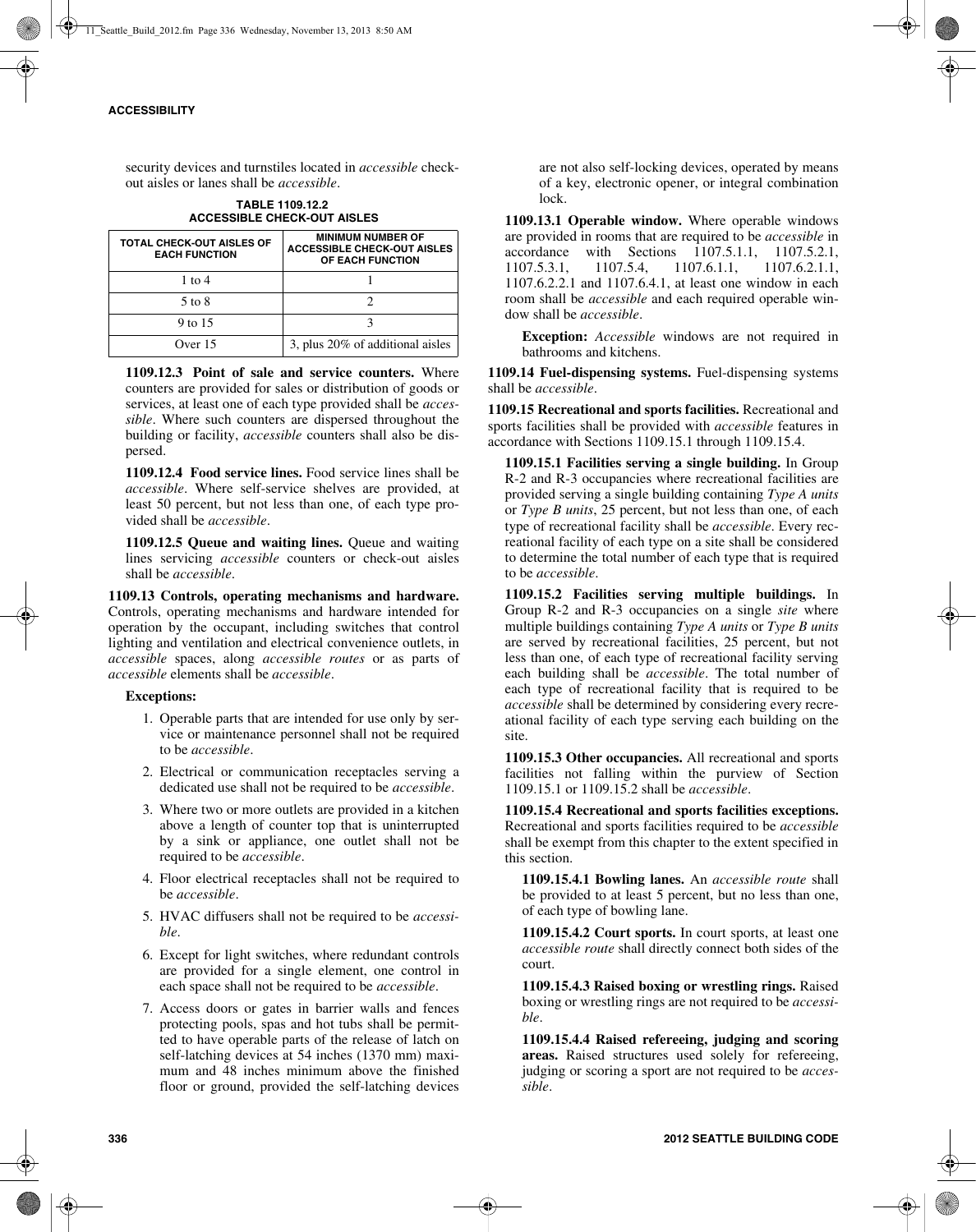**1109.15.4.5 Raised diving boards and diving platforms.** Raised diving boards and diving platforms are not required to be *accessible*.

**1109.16 Laundry equipment.** Where provided in spaces required to be *accessible*, washing machines and clothes dryers shall comply with this section.

**1109.16.1 Washing machines.** Where three or fewer washing machines are provided, at least one shall be *accessible*. Where more than three washing machines are provided, at least two shall be *accessible*.

**1109.16.2 Clothes dryers.** Where three or fewer clothes dryers are provided, at least one shall be *accessible*. Where more than three clothes dryers are provided, at least two shall be *accessible*.

**1109.17 Depositories, vending machines, change machines and similar equipment.** Where provided, at least one of each type of depository, vending machine, change machine and similar equipment shall be *accessible*.

**Exception:** Drive-up-only depositories are not required to comply with this section.

**1109.18 Mailboxes.** Where mailboxes are provided in an interior location, at least 5 percent, but not less than one, of each type shall be *accessible*. In residential and institutional facilities, where mailboxes are provided for each *dwelling unit* or *sleeping unit*, accessible mailboxes shall be provided for each unit required to be an *accessible unit*.

**1109.19 Automatic teller machines and fare machines.** Where automatic teller machines or self-service fare vending, collection or adjustment machines are provided, at least one machine of each type at each location where such machines are provided shall be *accessible*. Where bins are provided for envelopes, wastepaper or other purposes, at least one of each type shall be *accessible*.

**1109.20 Two-way communication systems.** Where twoway communication systems are provided to gain admittance to a building or facility or to restricted areas within a building or facility, the system shall be *accessible*.

#### **SECTION 1110 SIGNAGE**

**1110.1 Signs.** Required *accessible* elements shall be identified by the International Symbol of Accessibility at the following locations:

- 1. *Accessible* parking spaces required by Section 1106.1 except where the total number of parking spaces provided is four or less.
- 2. *Accessible* passenger loading zones.
- 3. *Accessible* rooms where multiple single-user toilet or bathing rooms are clustered at a single location.
- 4. *Accessible* entrances where not all entrances are accessible.
- 5. *Accessible* check-out aisles where not all aisles are accessible. The sign, where provided, shall be above

the check-out aisle in the same location as the checkout aisle number or type of check-out identification.

- 6. Family or assisted-use toilet and bathing rooms.
- 7. *Accessible* dressing, fitting and locker rooms where not all such rooms are *accessible*.
- 8. *Accessible areas of refuge* in accordance with Section 1007.9.
- 9. Exterior areas for assisted rescue in accordance with Section 1007.9.

**1110.2 Directional signage.** Directional signage indicating the route to the nearest like *accessible* element shall be provided at the following locations. These directional signs shall include the International Symbol of Accessibility:

- 1. Inaccessible building entrances.
- 2. Inaccessible public toilets and bathing facilities.
- 3. Elevators not serving an *accessible route*.
- 4. At each separate-sex toilet and bathing room indicating the location of the nearest family or assisted-use toilet or bathing room where provided in accordance with Section 1109.2.1.
- 5. At *exits* and *exit stairways* serving a required *accessible* space, but not providing an *approved accessible means of egress*, signage shall be provided in accordance with Section 1007.10.

**1110.3 Other signs.** Signage indicating special accessibility provisions shall be provided as shown:

1. Each assembly area required to comply with Section 1108.2.7 shall provide a sign notifying patrons of the availability of assistive listening systems.

**Exception:** Where ticket offices or windows are provided, signs are not required at each assembly area provided that signs are displayed at each ticket office or window informing patrons of the availability of assistive listening systems.

- 2. At each door to an *area of refuge*, an exterior area for assisted rescue, an egress *stairway, exit passageway* and *exit discharge*, signage shall be provided in accordance with Section 1011.4.
- 3. At *areas of refuge*, signage shall be provided in accordance with Section 1007.11.
- 4. At exterior areas for assisted rescue, signage shall be provided in accordance with Section 1007.11.
- 5. At two-way communication systems, signage shall be provided in accordance with Section 1007.8.2.
- 6. Within *interior exit stairways* and *ramps*, signage shall be provided in accordance with Section 1022.9.
- 7. At bus stops and terminals, signage must be provided in accordance with Section 1112.4.
- 8. At fixed facilities and stations, signage must be provided in accordance with Section 1113.2.2.
- 9. At airports, terminal information systems must be provided in accordance with Section 1114.3.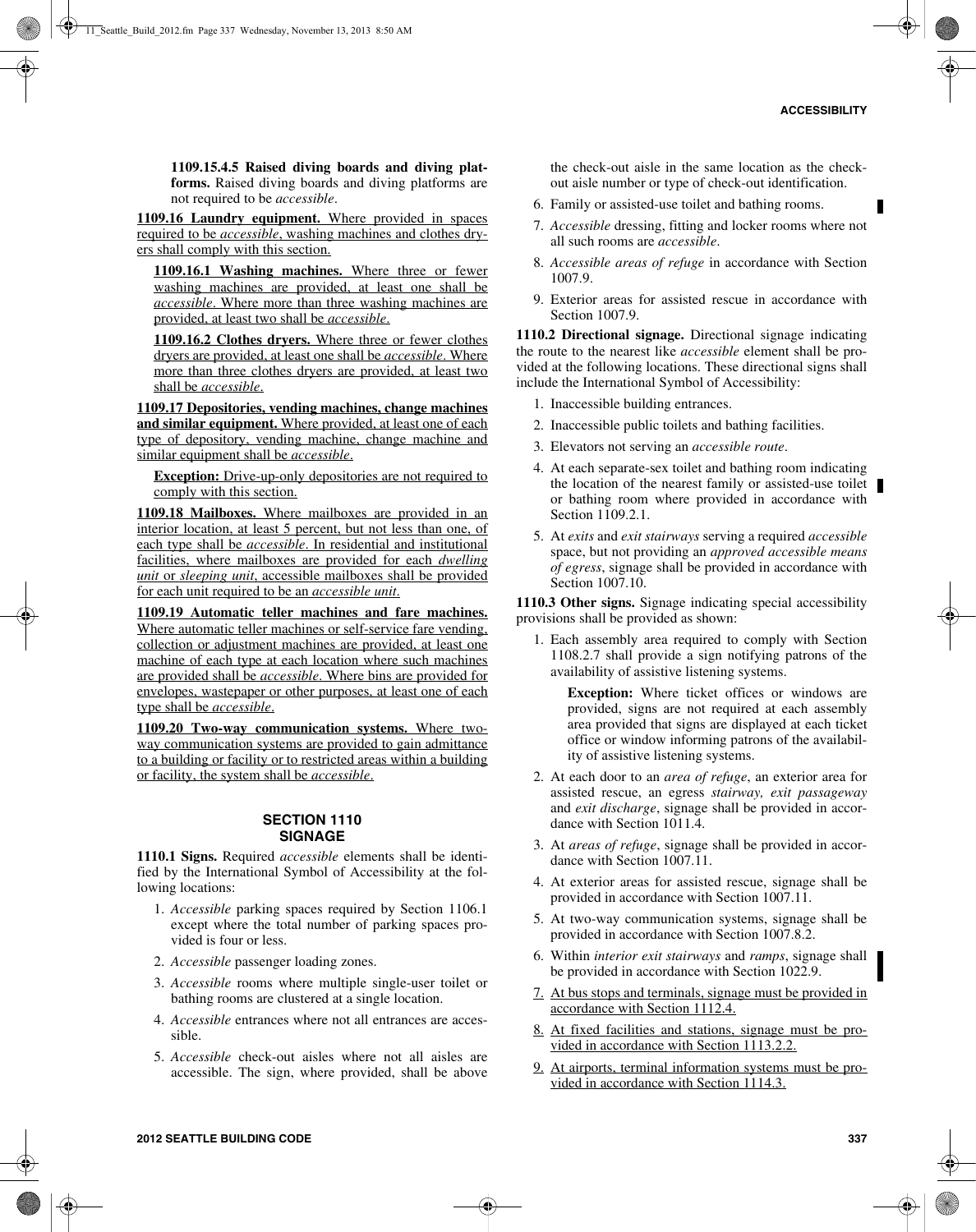**1110.4 Variable message signs.** Where provided in the locations in Sections 1110.4.1 and 1110.4.2, variable message signs (VMS) shall comply with the VMS requirements of ICC A117.1.

**1110.4.1 Transportation facilities.** Where provided in transportation facilities, variable message signs conveying transportation-related information shall comply with Section 1110.4.

**1110.4.2 Emergency shelters.** Where provided in buildings that are designated as emergency shelters, variable message signs conveying emergency-related information shall comply with Section 1110.4.

**Exception:** Where equivalent information is provided in an audible manner, VMS signs are not required to comply with ICC A117.1.

**1110.5 Designations.** Interior and exterior signs identifying permanent rooms and spaces shall be raised characters and Braille. Where pictograms are provided as designations of interior rooms and spaces, the pictograms shall have raised characters and Braille text descriptors.

## **Exceptions:**

- 1. Exterior signs that are not located at the door to the space they serve are not required to comply.
- 2. Building directories, menus, seat and row designations in assembly areas, occupant names, building addresses and company names and logos are not required to comply.
- 3. Signs in parking facilities are not required to comply.
- 4. Temporary (seven days or less) signs are not required to comply.
- 5. In detention and correctional facilities, signs not located in public areas are not required to comply.

**1110.6 Directional and informational signs.** Signs that provide direction to, or information about, permanent interior spaces of the site and facilities shall contain visual characters complying with ICC A117.1.

**Exception:** Building directories, personnel names, company or occupant names and logos, menus and temporary (seven days or less) signs are not required to comply with ICC A117.1.

## **SECTION 1111 TELEPHONES**

**1111.1 General.** Where coin-operated public pay telephones, coinless public pay telephones, public closed-circuit telephones, courtesy phones or other types of public telephones are provided, *accessible* public telephones shall be provided in accordance with Sections 1111.2 through 1111.5 for each type of public telephone provided. For purposes of this section, a bank of telephones shall be considered two or more adjacent telephones.

**1111.2 Wheelchair-accessible telephones.** Where public telephones are provided, wheelchair-*accessible* telephones shall be provided in accordance with Table 1111.2.

**Exception:** Drive-up-only public telephones are not required to be *accessible*.

**TABLE E1111.2 WHEELCHAIR-ACCESSIBLE TELEPHONES**

| <b>NUMBER OF TELEPHONES</b><br>PROVIDED ON A FLOOR. LEVEL<br><b>OR EXTERIOR SITE</b> | <b>MINIMUM REQUIRED NUMBER</b><br>OF WHEELCHAIR-ACCESSIBLE<br><b>TELEPHONES</b> |
|--------------------------------------------------------------------------------------|---------------------------------------------------------------------------------|
| 1 or more single unit                                                                | per floor.<br>level and exterior site                                           |
| 1 bank                                                                               | per floor.<br>level and exterior site                                           |
| 2 or more banks                                                                      |                                                                                 |

**1111.3 Volume controls.** All public telephones provided shall have *accessible* volume control.

**1111.4 TTYs.** TTYs shall be provided in accordance with Sections 1111.4.1 through 1111.4.9.

**1111.4.1 Bank requirement.** Where four or more public pay telephones are provided at a bank of telephones, at least one public TTY shall be provided at that bank.

**Exception:** TTYs are not required at banks of telephones located within 200 feet (60 960 mm) of, and on the same floor as, a bank containing a public TTY.

**1111.4.2 Floor requirement.** Where four or more public pay telephones are provided on a floor of a privately owned building, at least one public TTY shall be provided on that floor. Where at least one public pay telephone is provided on a floor of a publicly owned building, at least one public TTY shall be provided on that floor.

**1111.4.3 Building requirement.** Where four or more public pay telephones are provided in a privately owned building, at least one public TTY shall be provided in the building. Where at least one public pay telephone is provided in a publicly owned building, at least one public TTY shall be provided in the building.

**1111.4.4 Site requirement.** Where four or more public pay telephones are provided on a site, at least one public TTY shall be provided on the site.

**1111.4.5 Rest stops, emergency road stops, and service plazas.** Where a public pay telephone is provided at a public rest stop, emergency road stop or service plaza, at least one public TTY shall be provided.

**1111.4.6 Hospitals.** Where a public pay telephone is provided in or adjacent to a hospital emergency room, hospital recovery room or hospital waiting room, at least one public TTY shall be provided at each such location.

**1111.4.7 Transportation facilities.** Transportation facilities shall be provided with TTYs in accordance with Sections 1113.2.5 and 1114.2 in addition to the TTYs required by Sections 1111.4.1 through 1111.4.4.

**1111.4.8 Detention and correctional facilities.** In detention and correctional facilities, where a public pay tele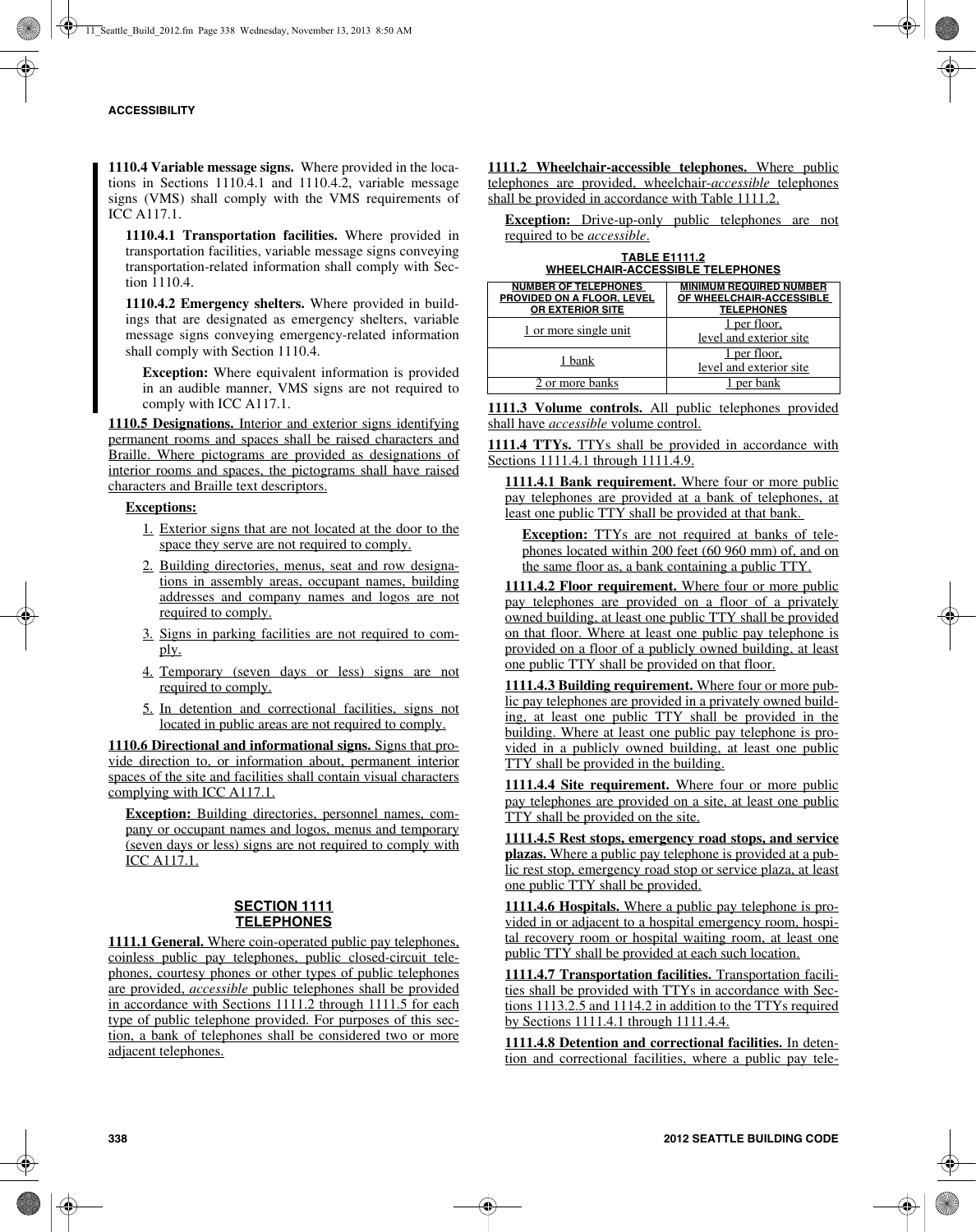phone is provided in a secured area used only by detainees or inmates and security personnel, then at least one TTY shall be provided in at least one secured area.

**1111.4.9 Signs.** Public TTYs shall be identified by the International Symbol of TTY complying with ICC A117.1. Directional signs indicating the location of the nearest public TTY shall be provided at banks of public pay telephones not containing a public TTY. Additionally, where signs provide direction to public pay telephones, they shall also provide direction to public TTYs. Such signs shall comply with visual signage requirements in ICC A117.1 and shall include the International Symbol of TTY.

**1111.5 Shelves for portable TTYs.** Where a bank of telephones in the interior of a building consists of three or more public pay telephones, at least one public pay telephone at the bank shall be provided with a shelf and an electrical outlet.

#### **Exceptions:**

- 1. In secured areas of detention and correctional facilities, if shelves and outlets are prohibited for purposes of security or safety, shelves and outlets for TTYs are not required to be provided.
- 2. The shelf and electrical outlet shall not be required at a bank of telephones with a TTY.

#### **SECTION 1112 BUS STOPS**

1112.1 General. Bus stops shall comply with Sections 1112.2 through 1112.5.

**1112.2 Bus boarding and alighting areas.** Bus boarding and alighting areas shall comply with Sections 1112.2.1 through 1112.2.4.

**1112.2.1 Surface.** Bus boarding and alighting areas shall have a firm, stable surface.

**1112.2.2 Dimensions.** Bus boarding and alighting areas shall have a clear length of 96 inches (2440 mm) minimum, measured perpendicular to the curb or vehicle roadway edge, and a clear width of 60 inches (1525 mm) minimum, measured parallel to the vehicle roadway.

**1112.2.3 Connection.** Bus boarding and alighting areas shall be connected to streets, sidewalks or pedestrian paths by an *accessible route* complying with Section 1104.

**1112.2.4 Slope.** Parallel to the roadway, the slope of the bus boarding and alighting area shall be the same as the roadway, to the maximum extent practicable. For water drainage, a maximum slope of 1:48 perpendicular to the roadway is allowed.

**1112.3 Bus shelters.** Where provided, new or replaced bus shelters shall provide a minimum clear floor or ground space complying with ICC A117.1, Section 305, entirely within the shelter. Such shelters shall be connected by an *accessible route* to the boarding area required by Section 1112.2.

**1112.4 Signs.** New bus route identification signs shall have finish and contrast complying with ICC A117.1.

Additionally, to the maximum extent practicable, new bus route identification signs shall provide visual characters complying with ICC A117.1.

**Exception:** Bus schedules, timetables and maps that are posted at the bus stop or bus bay are not required to meet this requirement.

**1112.5 Bus stop siting.** Bus stop sites shall be chosen such that, to the maximum extent practicable, the areas where lifts or ramps are to be deployed comply with Sections  $1112.2$  and  $1112.3$ .

## **SECTION 1113 TRANSPORTATION FACILITIES AND STATIONS**

**1113.1 General.** Fixed transportation facilities and stations shall comply with the applicable provisions of Section 1113.2.

**1113.2 New construction.** New stations in rapid rail, light rail, commuter rail, intercity rail, high speed rail and other fixed guideway systems shall comply with Sections 1113.2.1 through 1113.2.8.

**1113.2.1 Station entrances.** Where different entrances to a station serve different transportation fixed routes or groups of fixed routes, at least one entrance serving each group or route shall comply with Section 1104.

**1113.2.2 Signs.** Signage in fixed transportation facilities and stations shall comply with Sections 1113.2.2.1 through 1113.2.2.3.

**1113.2.2.1 Raised character and Braille signs.** Where signs are provided at entrances to stations identifying the station or the entrance, or both, at least one sign at each entrance shall be raised characters and Braille. A minimum of one raised character and Braille sign identifying the specific station shall be provided on each platform or boarding area. Such signs shall be placed in uniform locations at entrances and on platforms or boarding areas within the transit system to the maximum extent practicable.

#### **Exceptions:**

- 1. Where the station has no defined entrance but signs are provided, the raised characters and Braille signs shall be placed in a central location.
- 2. Signs are not required to be raised characters and Braille where audible signs are remotely transmitted to hand-held receivers, or are user or proximity actuated.

**1113.2.2.2 Identification signs.** Stations covered by this section shall have identification signs containing visual characters complying with ICC A117.1. Signs shall be clearly visible and within the sightlines of a standing or sitting passenger from within the train on both sides when not obstructed by another train.

**1113.2.2.3 Informational signs.** Lists of stations, routes and destinations served by the station which are located on boarding areas, platforms or mezzanines